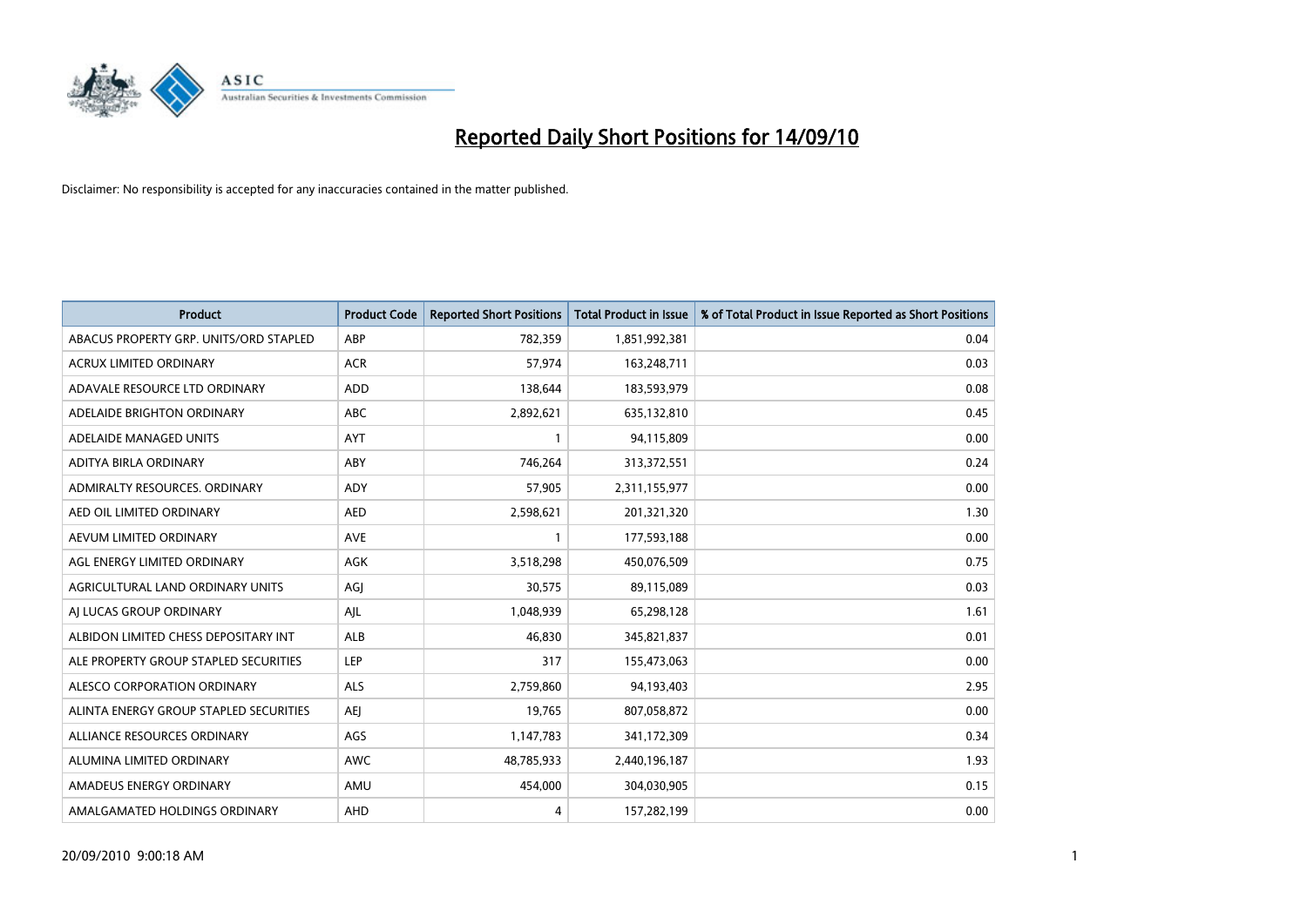

| <b>Product</b>                          | <b>Product Code</b> | <b>Reported Short Positions</b> | Total Product in Issue | % of Total Product in Issue Reported as Short Positions |
|-----------------------------------------|---------------------|---------------------------------|------------------------|---------------------------------------------------------|
| AMCOR LIMITED ORDINARY                  | <b>AMC</b>          | 4,394,079                       | 1,222,672,070          | 0.35                                                    |
| AMP LIMITED ORDINARY                    | AMP                 | 19,774,693                      | 2,071,925,423          | 0.93                                                    |
| AMPELLA MINING ORDINARY                 | <b>AMX</b>          | 42.776                          | 178,225,108            | 0.02                                                    |
| ANDEAN RESOURCES LTD ORDINARY           | <b>AND</b>          | 92,437                          | 542,257,867            | 0.00                                                    |
| ANSELL LIMITED ORDINARY                 | <b>ANN</b>          | 1,292,739                       | 132,871,402            | 0.98                                                    |
| ANTARES ENERGY LTD ORDINARY             | <b>AZZ</b>          | 315,263                         | 299,333,110            | 0.11                                                    |
| ANZ BANKING GRP LTD ORDINARY            | ANZ                 | 6,068,765                       | 2,559,418,024          | 0.24                                                    |
| APA GROUP STAPLED SECURITIES            | <b>APA</b>          | 6,603,068                       | 542,318,629            | 1.22                                                    |
| APEX MINERALS NL ORDINARY               | <b>AXM</b>          | 885,146                         | 3,567,819,909          | 0.02                                                    |
| APN EUROPEAN RETAIL UNITS STAPLED SEC.  | <b>AEZ</b>          | 11,832                          | 544,910,660            | 0.00                                                    |
| APN NEWS & MEDIA ORDINARY               | <b>APN</b>          | 4,422,784                       | 598,823,853            | 0.73                                                    |
| APOLLO GAS LIMITED ORDINARY             | <b>AZO</b>          | 71,180                          | 90,400,136             | 0.08                                                    |
| AQUARIUS PLATINUM. ORDINARY             | <b>AOP</b>          | 5,319,755                       | 463,231,008            | 1.14                                                    |
| AQUILA RESOURCES ORDINARY               | <b>AQA</b>          | 1,354,538                       | 322,853,936            | 0.42                                                    |
| ARAFURA RESOURCE LTD ORDINARY           | <b>ARU</b>          | 115,532                         | 290,640,342            | 0.04                                                    |
| ARB CORPORATION ORDINARY                | ARP                 | 2,075                           | 72,481,302             | 0.00                                                    |
| ARDENT LEISURE GROUP STAPLED SECURITIES | AAD                 | 82,714                          | 312,836,274            | 0.02                                                    |
| ARISTOCRAT LEISURE ORDINARY             | <b>ALL</b>          | 23,596,422                      | 533,379,348            | 4.37                                                    |
| ASCIANO GROUP STAPLED SECURITIES        | <b>AIO</b>          | 15,965,559                      | 2,926,103,883          | 0.52                                                    |
| ASG GROUP LIMITED ORDINARY              | <b>ASZ</b>          | 37,790                          | 151,836,046            | 0.02                                                    |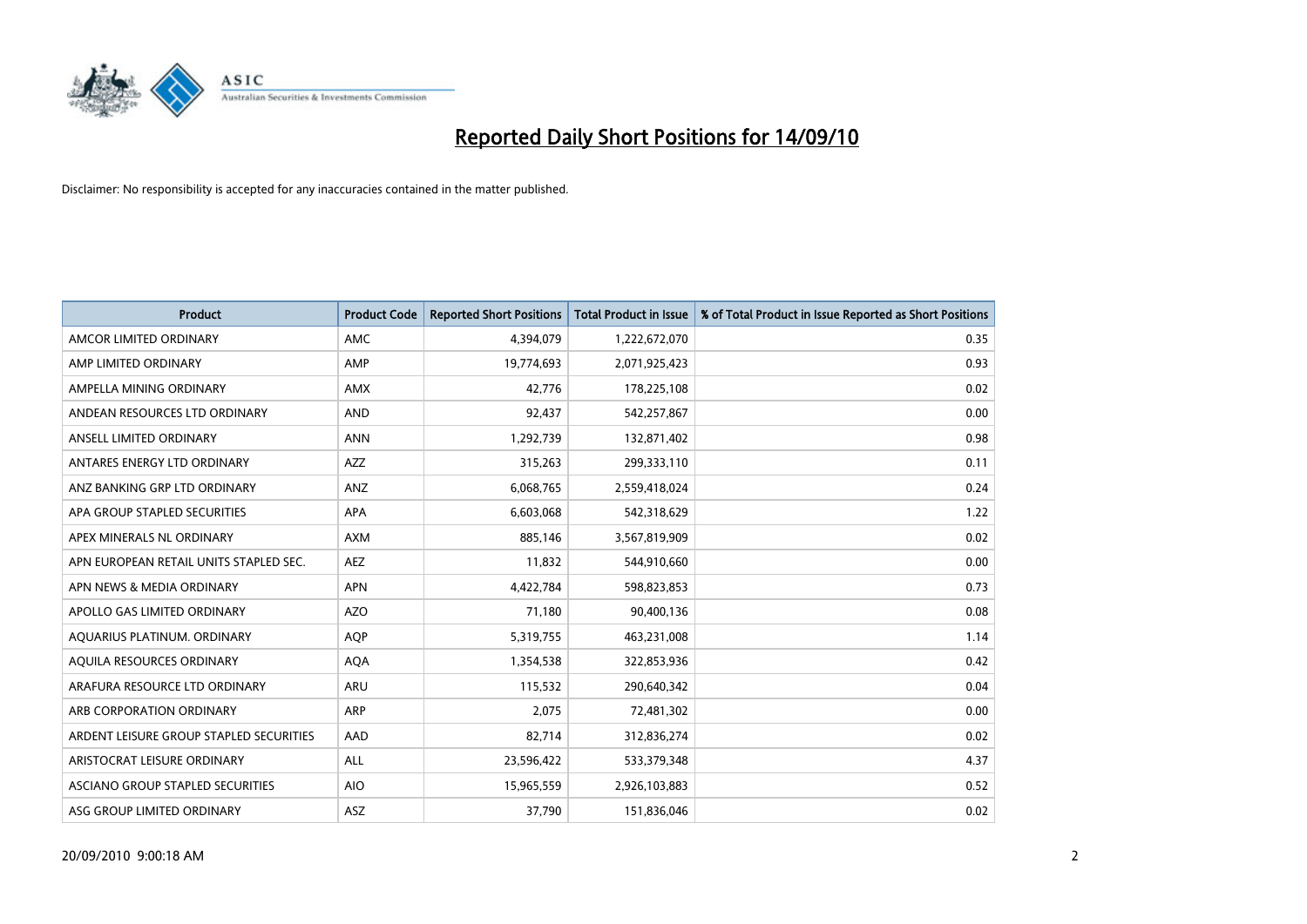

| <b>Product</b>                          | <b>Product Code</b> | <b>Reported Short Positions</b> | Total Product in Issue | % of Total Product in Issue Reported as Short Positions |
|-----------------------------------------|---------------------|---------------------------------|------------------------|---------------------------------------------------------|
| ASPEN GROUP ORD/UNITS STAPLED           | <b>APZ</b>          | 362,246                         | 583,934,711            | 0.06                                                    |
| ASTRO JAP PROP GROUP STAPLED SECURITIES | AJA                 | 15,350                          | 508,212,161            | 0.00                                                    |
| ASX LIMITED ORDINARY                    | <b>ASX</b>          | 4,327,341                       | 173,576,316            | 2.49                                                    |
| ATLAS IRON LIMITED ORDINARY             | <b>AGO</b>          | 2,971,464                       | 540,009,119            | 0.54                                                    |
| AUCKLAND INTERNATION ORDINARY           | AIA                 | 54                              | 1,310,392,831          | 0.00                                                    |
| <b>AURORA OIL &amp; GAS ORDINARY</b>    | <b>AUT</b>          | 72,072                          | 276,690,342            | 0.03                                                    |
| AUSAMERICAN MIN CORP ORDINARY           | AIW                 | 23,429                          | 164,877,363            | 0.01                                                    |
| AUSDRILL LIMITED ORDINARY               | ASL                 | 41,232                          | 254,290,140            | 0.01                                                    |
| AUSENCO LIMITED ORDINARY                | AAX                 | 3,137,360                       | 122,427,576            | 2.56                                                    |
| <b>AUSTAL LIMITED ORDINARY</b>          | ASB                 | 235,072                         | 188,069,638            | 0.12                                                    |
| AUSTAR UNITED ORDINARY                  | <b>AUN</b>          | 11,212,330                      | 1,260,071,912          | 0.88                                                    |
| <b>AUSTBROKERS HOLDINGS ORDINARY</b>    | <b>AUB</b>          | $\overline{2}$                  | 52,736,987             | 0.00                                                    |
| AUSTEREO GROUP LTD. ORDINARY            | <b>AEO</b>          | 79,114                          | 344,798,708            | 0.02                                                    |
| AUSTIN ENGINEERING ORDINARY             | ANG                 | 840                             | 71,314,403             | 0.00                                                    |
| AUSTRALAND PROPERTY STAPLED SECURITY    | <b>ALZ</b>          | 184,207                         | 576,837,197            | 0.03                                                    |
| AUSTRALIAN AGRICULT, ORDINARY           | AAC                 | 4,632,395                       | 264,264,459            | 1.75                                                    |
| <b>AUSTRALIAN EDUCATION UNITS</b>       | <b>AEU</b>          | 625,000                         | 134,973,383            | 0.46                                                    |
| AUSTRALIAN INFRASTR. UNITS/ORDINARY     | <b>AIX</b>          | 139,567                         | 620,733,944            | 0.02                                                    |
| AUSTRALIAN MINES LTD ORDINARY           | <b>AUZ</b>          | 1,400,000                       | 6,981,662,168          | 0.02                                                    |
| AUSTRALIAN PHARM. ORDINARY              | API                 | 802,053                         | 488,115,883            | 0.16                                                    |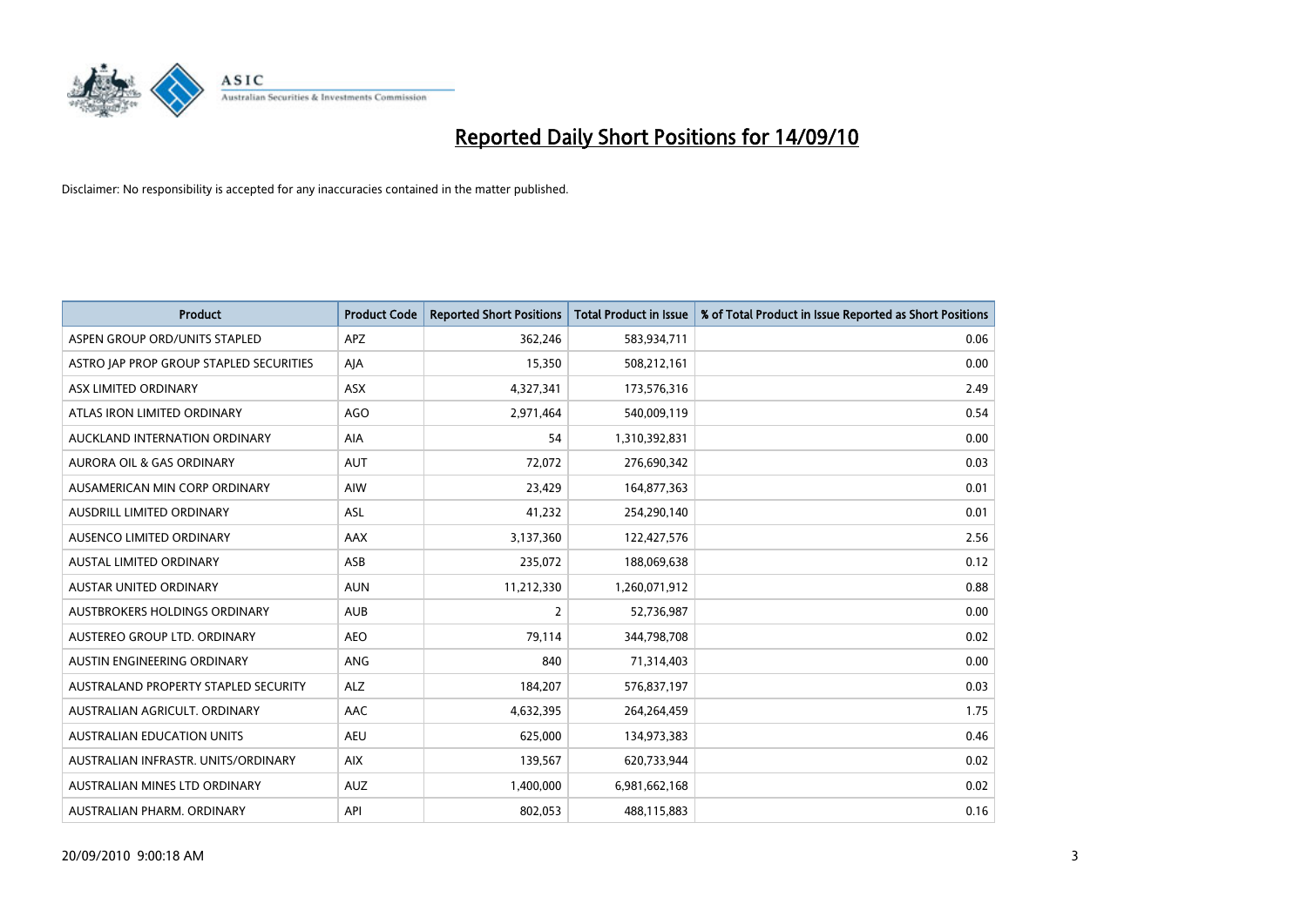

| <b>Product</b>                        | <b>Product Code</b> | <b>Reported Short Positions</b> | <b>Total Product in Issue</b> | % of Total Product in Issue Reported as Short Positions |
|---------------------------------------|---------------------|---------------------------------|-------------------------------|---------------------------------------------------------|
| AVEXA LIMITED ORDINARY                | <b>AVX</b>          | 243,657                         | 847,688,779                   | 0.03                                                    |
| AVOCA RESOURCES ORDINARY              | <b>AVO</b>          | 12,922,931                      | 290,892,011                   | 4.43                                                    |
| AWB LIMITED ORDINARY                  | AWB                 | 1,317,532                       | 817,304,356                   | 0.16                                                    |
| AWE LIMITED ORDINARY                  | <b>AWE</b>          | 972,680                         | 521,871,941                   | 0.20                                                    |
| AXA ASIA PACIFIC ORDINARY             | <b>AXA</b>          | 1,494,043                       | 2,067,095,545                 | 0.06                                                    |
| BANK OF QUEENSLAND. ORDINARY          | <b>BOQ</b>          | 429,837                         | 215,681,127                   | 0.20                                                    |
| <b>BANNERMAN RESOURCES ORDINARY</b>   | <b>BMN</b>          | 746,559                         | 201,710,934                   | 0.37                                                    |
| <b>BASS STRAIT OIL CO ORDINARY</b>    | <b>BAS</b>          | 1,482                           | 291,030,250                   | 0.00                                                    |
| <b>BATAVIA MINING ORDINARY</b>        | <b>BTV</b>          | 2,500                           | 153,035,740                   | 0.00                                                    |
| <b>BAUXITE RESOURCE LTD ORDINARY</b>  | <b>BAU</b>          | 44,797                          | 234,379,896                   | 0.02                                                    |
| BEACH ENERGY LIMITED ORDINARY         | <b>BPT</b>          | 1,379,858                       | 1,092,548,972                 | 0.12                                                    |
| BENDIGO AND ADELAIDE ORDINARY         | <b>BEN</b>          | 4,005,572                       | 354,523,668                   | 1.14                                                    |
| BENDIGO AND ADELAIDE RESET PREFERENCE | <b>BENPB</b>        | 105,723                         | 900,000                       | 11.75                                                   |
| BENDIGO MINING LTD ORDINARY           | <b>BDG</b>          | 15,795,454                      | 509,712,735                   | 3.11                                                    |
| BERKELEY RESOURCES ORDINARY           | <b>BKY</b>          | 16,308                          | 137,590,319                   | 0.01                                                    |
| <b>BHP BILLITON LIMITED ORDINARY</b>  | <b>BHP</b>          | 39,774,405                      | 3,356,081,497                 | 1.17                                                    |
| <b>BILLABONG ORDINARY</b>             | <b>BBG</b>          | 4,874,577                       | 253,122,552                   | 1.94                                                    |
| <b>BIOTA HOLDINGS ORDINARY</b>        | <b>BTA</b>          | 2,536,518                       | 179,878,356                   | 1.40                                                    |
| <b>BISALLOY STEEL ORDINARY</b>        | <b>BIS</b>          | 84,480                          | 216,455,965                   | 0.04                                                    |
| BKI INVESTMENT LTD ORDINARY           | BKI                 | 508                             | 418,566,158                   | 0.00                                                    |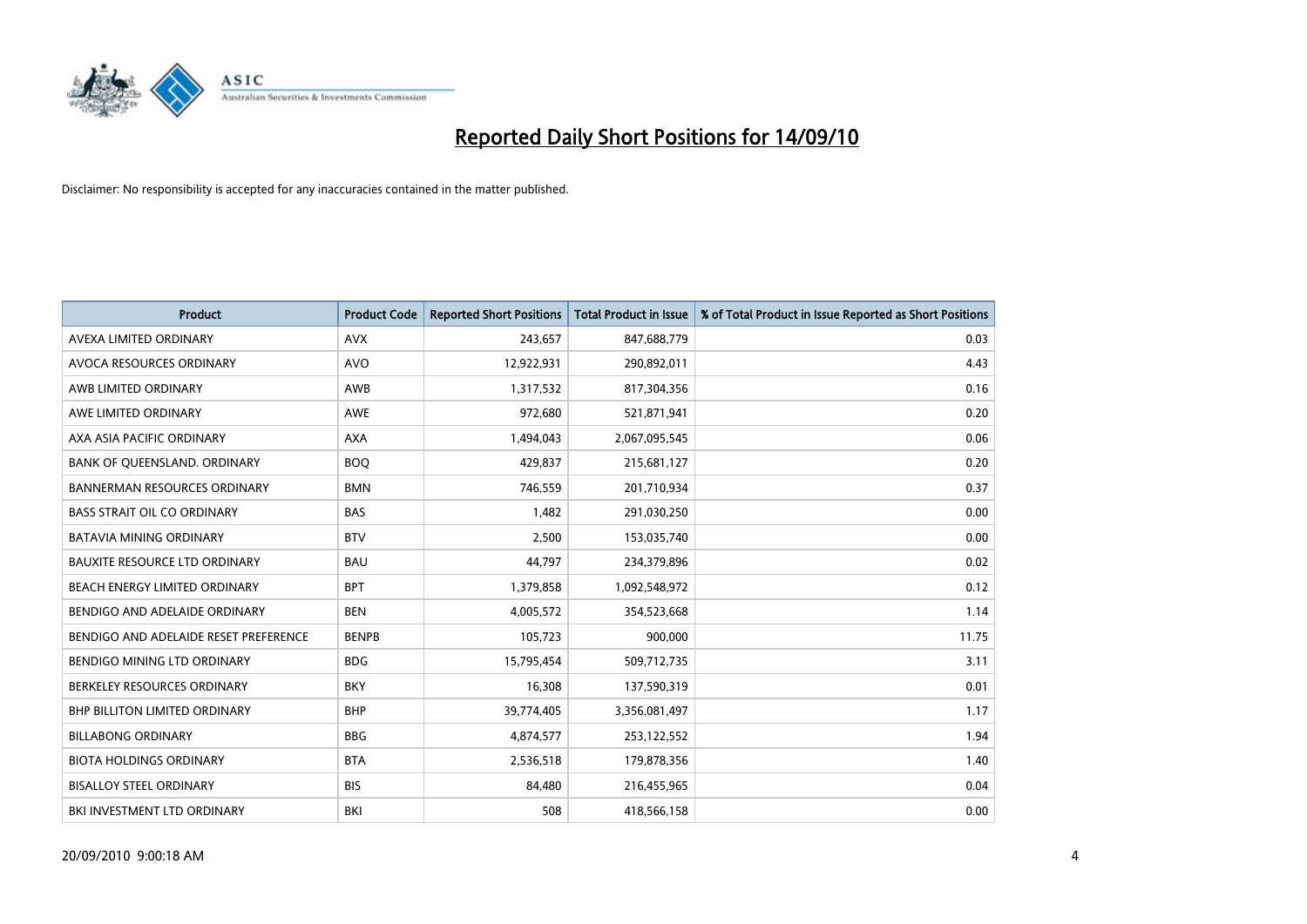

| <b>Product</b>                           | <b>Product Code</b> | <b>Reported Short Positions</b> | <b>Total Product in Issue</b> | % of Total Product in Issue Reported as Short Positions |
|------------------------------------------|---------------------|---------------------------------|-------------------------------|---------------------------------------------------------|
| <b>BLACKTHORN RESOURCES ORDINARY</b>     | <b>BTR</b>          | 35,848                          | 106,885,300                   | 0.03                                                    |
| BLUESCOPE STEEL LTD ORDINARY             | <b>BSL</b>          | 14,767,347                      | 1,823,322,017                 | 0.81                                                    |
| <b>BOART LONGYEAR ORDINARY</b>           | <b>BLY</b>          | 3,265,652                       | 461,163,412                   | 0.70                                                    |
| <b>BOOM LOGISTICS ORDINARY</b>           | <b>BOL</b>          | 377,999                         | 460,795,156                   | 0.08                                                    |
| <b>BORAL LIMITED, ORDINARY</b>           | <b>BLD</b>          | 22,679,729                      | 718,853,617                   | 3.15                                                    |
| BOTSWANA METALS LTD ORDINARY             | <b>BML</b>          | 7,000                           | 106,087,760                   | 0.01                                                    |
| <b>BOW ENERGY LIMITED ORDINARY</b>       | <b>BOW</b>          | 2,551,029                       | 280,607,187                   | 0.91                                                    |
| <b>BRADKEN LIMITED ORDINARY</b>          | <b>BKN</b>          | 527,772                         | 138,759,614                   | 0.38                                                    |
| <b>BRAMBLES LIMITED ORDINARY</b>         | <b>BXB</b>          | 11,193,710                      | 1,422,577,065                 | 0.76                                                    |
| <b>BREVILLE GROUP LTD ORDINARY</b>       | <b>BRG</b>          | 2,740                           | 129,515,322                   | 0.00                                                    |
| BRICKWORKS LIMITED ORDINARY              | <b>BKW</b>          | 11,709                          | 147,235,904                   | 0.00                                                    |
| <b>BROCKMAN RESOURCES ORDINARY</b>       | <b>BRM</b>          | 151,598                         | 141,588,151                   | 0.11                                                    |
| BT INVESTMENT MNGMNT ORDINARY            | <b>BTT</b>          | 543,614                         | 160,000,000                   | 0.34                                                    |
| <b>BUNNINGS WAREHOUSE ORDINARY UNITS</b> | <b>BWP</b>          | 428,148                         | 427,042,646                   | 0.11                                                    |
| <b>BURU ENERGY ORDINARY</b>              | <b>BRU</b>          | 171,612                         | 182,769,813                   | 0.09                                                    |
| CABCHARGE AUSTRALIA ORDINARY             | CAB                 | 1,423,316                       | 120,437,014                   | 1.17                                                    |
| CALTEX AUSTRALIA ORDINARY                | <b>CTX</b>          | 6,025,956                       | 270,000,000                   | 2.25                                                    |
| CAMPBELL BROTHERS ORDINARY               | <b>CPB</b>          | 529,537                         | 63,517,495                    | 0.82                                                    |
| CAPE LAMBERT RES LTD ORDINARY            | <b>CFE</b>          | 248,636                         | 593,166,467                   | 0.04                                                    |
| <b>CARBON ENERGY ORDINARY</b>            | <b>CNX</b>          | 485,342                         | 609,497,650                   | 0.07                                                    |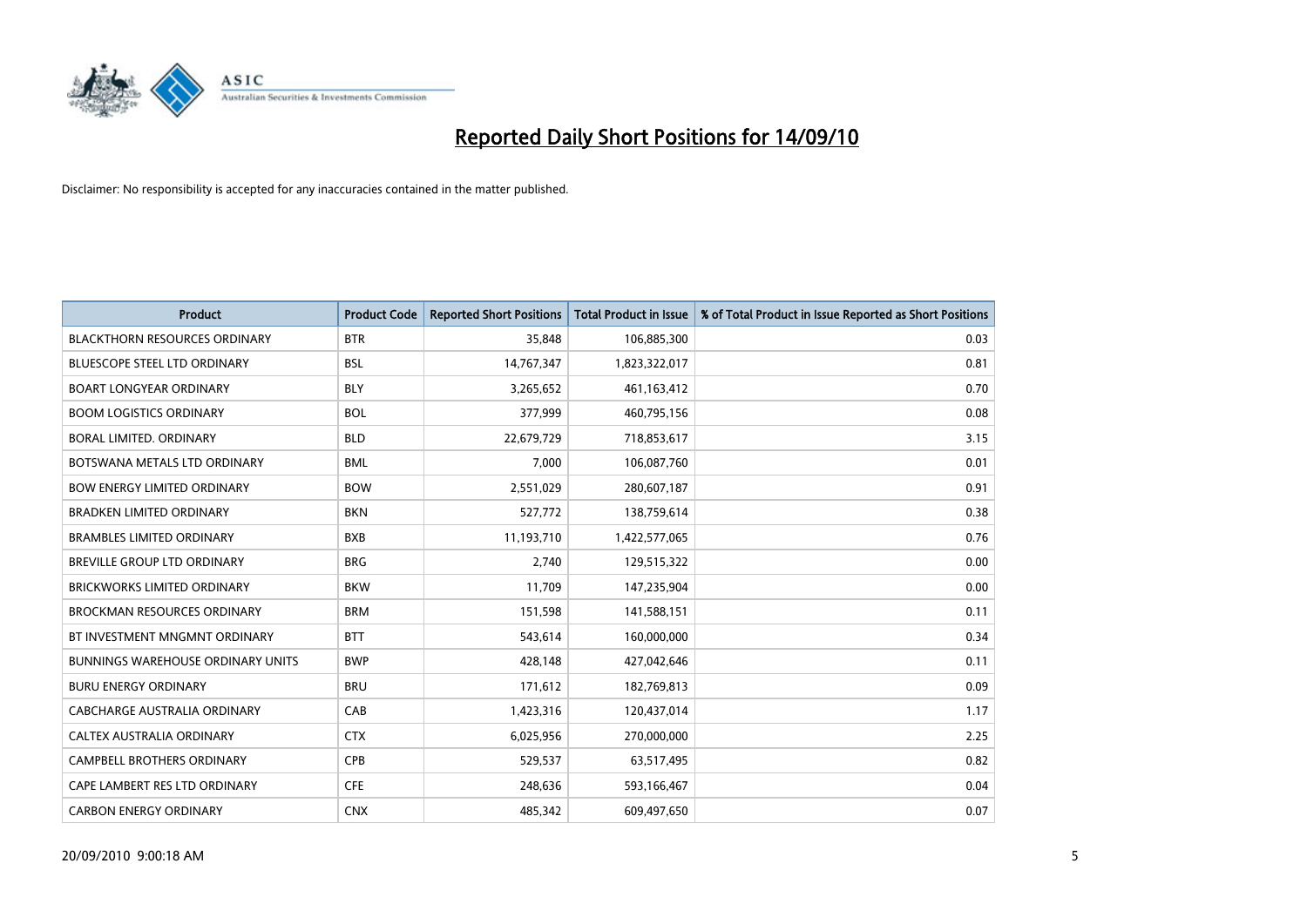

| <b>Product</b>                                | <b>Product Code</b> | <b>Reported Short Positions</b> | <b>Total Product in Issue</b> | % of Total Product in Issue Reported as Short Positions |
|-----------------------------------------------|---------------------|---------------------------------|-------------------------------|---------------------------------------------------------|
| <b>CARDNO LIMITED ORDINARY</b>                | CDD                 | 12.795                          | 105,599,600                   | 0.01                                                    |
| CARNARVON PETROLEUM ORDINARY                  | <b>CVN</b>          | 1,999,742                       | 686,759,634                   | 0.29                                                    |
| <b>CARNEGIE WAVE ENERGY ORDINARY</b>          | <b>CWE</b>          | 83,000                          | 565,237,627                   | 0.01                                                    |
| CARPATHIAN RESOURCES ORDINARY                 | <b>CPN</b>          | 137,000                         | 265,533,501                   | 0.05                                                    |
| CARPENTARIA EXP. LTD ORDINARY                 | CAP                 | 9,777                           | 93,821,301                    | 0.01                                                    |
| CARSALES.COM LTD ORDINARY                     | <b>CRZ</b>          | 1,012,993                       | 232,500,800                   | 0.43                                                    |
| CASH CONVERTERS ORD/DIV ACCESS                | CCV                 | 17,624                          | 379,761,025                   | 0.00                                                    |
| <b>CASPIAN OIL &amp; GAS ORDINARY</b>         | <b>CIG</b>          | 50,000                          | 1,331,500,513                 | 0.00                                                    |
| CATALPA RESOURCES ORDINARY                    | CAH                 | 79,757                          | 162,750,590                   | 0.05                                                    |
| CEC GROUP LIMITED ORDINARY                    | CEG                 | 1,750                           | 79,662,662                    | 0.00                                                    |
| <b>CELLNET GROUP ORDINARY</b>                 | <b>CLT</b>          | 1,342                           | 73,122,185                    | 0.00                                                    |
| <b>CENTENNIAL COAL ORDINARY</b>               | <b>CEY</b>          | 3,848,302                       | 395,028,737                   | 0.98                                                    |
| CENTRAL PETROLEUM ORDINARY                    | <b>CTP</b>          | 11,455                          | 907,291,115                   | 0.00                                                    |
| <b>CENTRO PROPERTIES UNITS/ORD STAPLED</b>    | <b>CNP</b>          | 280,179                         | 972,414,514                   | 0.03                                                    |
| <b>CENTRO RETAIL GROUP STAPLED SECURITIES</b> | <b>CER</b>          | 733,036                         | 2,286,399,424                 | 0.03                                                    |
| <b>CERAMIC FUEL CELLS ORDINARY</b>            | <b>CFU</b>          | 79,718                          | 1,125,111,376                 | 0.01                                                    |
| CFS RETAIL PROPERTY UNITS                     | <b>CFX</b>          | 62,111,407                      | 2,530,069,990                 | 2.46                                                    |
| CHALLENGER DIV.PRO. STAPLED UNITS             | <b>CDI</b>          | 2,948                           | 913,426,007                   | 0.00                                                    |
| CHALLENGER F.S.G.LTD ORDINARY                 | <b>CGF</b>          | 8,935,575                       | 499,473,232                   | 1.77                                                    |
| CHANDLER MACLEOD LTD ORDINARY                 | <b>CMG</b>          | 11,970                          | 421,812,960                   | 0.00                                                    |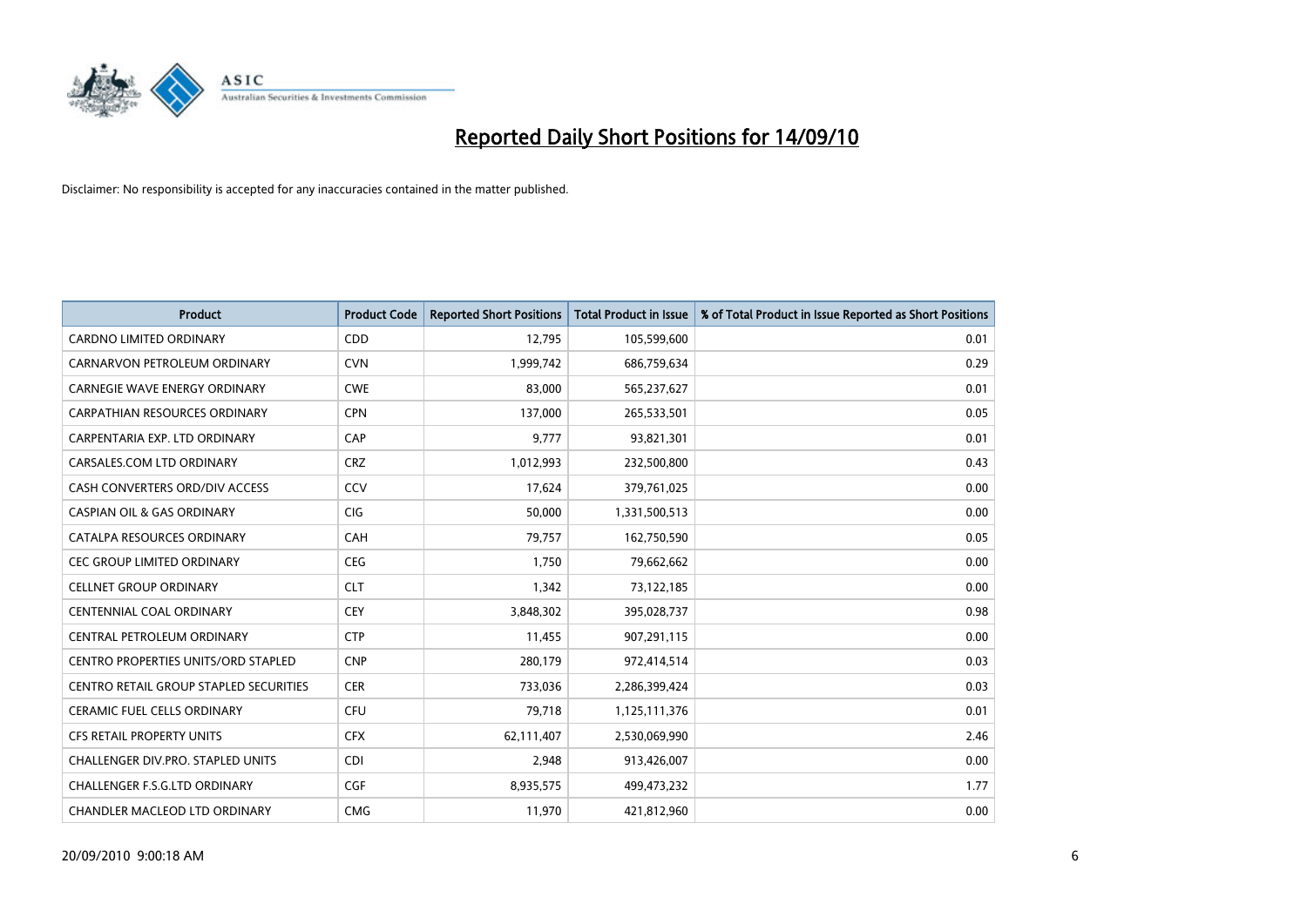

| <b>Product</b>                          | <b>Product Code</b> | <b>Reported Short Positions</b> | <b>Total Product in Issue</b> | % of Total Product in Issue Reported as Short Positions |
|-----------------------------------------|---------------------|---------------------------------|-------------------------------|---------------------------------------------------------|
| CHARTER HALL GROUP STAPLED US PROHIBIT. | <b>CHC</b>          | 781,655                         | 1,225,365,088                 | 0.05                                                    |
| CHARTER HALL OFFICE UNIT DEF SET        | COODA               | 1,053,876                       | 493,313,273                   | 0.21                                                    |
| CHARTER HALL RETAIL UNIT DEF SET        | CORDA               | 597,667                         | 305,808,140                   | 0.19                                                    |
| CHEMGENEX PHARMACEUT ORDINARY           | <b>CXS</b>          | 221,509                         | 283,348,870                   | 0.08                                                    |
| CITADEL RESOURCE GRP ORDINARY           | CGG                 | 2,470,130                       | 2,367,460,116                 | 0.10                                                    |
| CITIGOLD CORP LTD ORDINARY              | <b>CTO</b>          | 2,098,686                       | 928,565,634                   | 0.23                                                    |
| CLINUVEL PHARMACEUT. ORDINARY           | <b>CUV</b>          | 41,277                          | 303,443,665                   | 0.01                                                    |
| <b>CLOUGH LIMITED ORDINARY</b>          | <b>CLO</b>          | 426,903                         | 771,806,269                   | 0.05                                                    |
| <b>COAL &amp; ALLIED ORDINARY</b>       | <b>CNA</b>          | 2,120                           | 86,584,735                    | 0.00                                                    |
| COAL OF AFRICA LTD ORDINARY             | <b>CZA</b>          | 533,090                         | 530,514,663                   | 0.10                                                    |
| COALSPUR MINES LTD ORDINARY             | <b>CPL</b>          | 285,417                         | 363,988,134                   | 0.08                                                    |
| COCA-COLA AMATIL ORDINARY               | <b>CCL</b>          | 3,377,639                       | 754,614,469                   | 0.44                                                    |
| COCHLEAR LIMITED ORDINARY               | COH                 | 802,660                         | 56,574,987                    | 1.40                                                    |
| <b>COCKATOO COAL ORDINARY</b>           | <b>COK</b>          | 1,199,162                       | 602,507,380                   | 0.20                                                    |
| <b>COEUR D'ALENE MINES. CDI 1:1</b>     | <b>CXC</b>          | 1,000                           | 4,427,833                     | 0.02                                                    |
| COMMONWEALTH BANK, ORDINARY             | CBA                 | 17,667,796                      | 1,548,832,074                 | 1.12                                                    |
| COMMONWEALTH PROP ORDINARY UNITS        | <b>CPA</b>          | 19,566,869                      | 2,012,803,230                 | 0.97                                                    |
| <b>COMPASS RESOURCES ORDINARY</b>       | <b>CMR</b>          | 101,480                         | 147,402,920                   | 0.07                                                    |
| <b>COMPUTERSHARE LTD ORDINARY</b>       | <b>CPU</b>          | 4,164,920                       | 555,664,059                   | 0.73                                                    |
| CONNECTEAST GROUP STAPLED               | CEU                 | 31,580,113                      | 3,940,145,951                 | 0.80                                                    |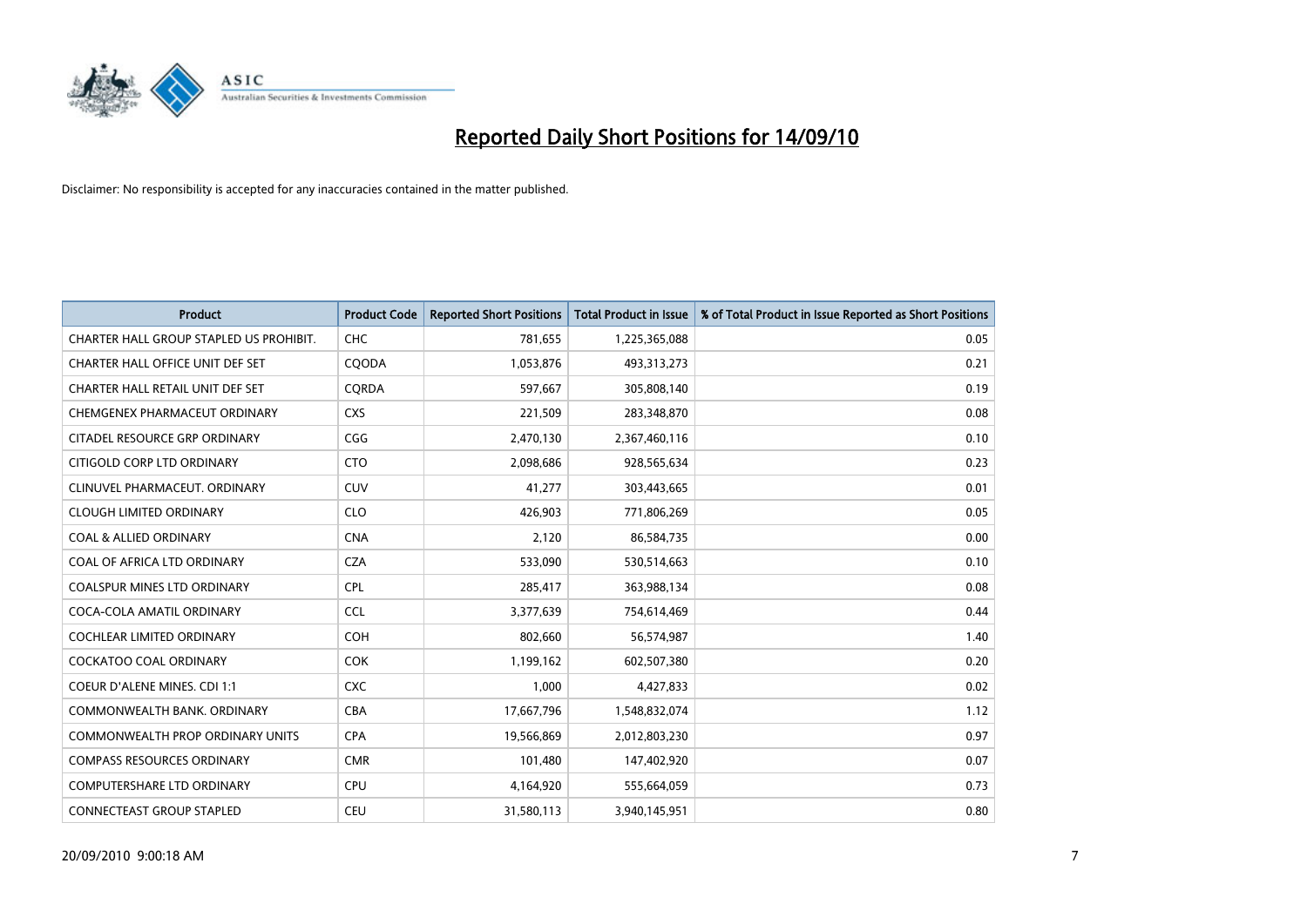

| <b>Product</b>                           | <b>Product Code</b> | <b>Reported Short Positions</b> | Total Product in Issue | % of Total Product in Issue Reported as Short Positions |
|------------------------------------------|---------------------|---------------------------------|------------------------|---------------------------------------------------------|
| <b>CONQUEST MINING ORDINARY</b>          | CQT                 | 4,747,652                       | 353,151,103            | 1.35                                                    |
| CONSOLIDATED MEDIA, ORDINARY             | <b>CMI</b>          | 3,115,739                       | 596,758,471            | 0.53                                                    |
| <b>CONTANGO MICROCAP ORDINARY</b>        | <b>CTN</b>          | 7,500                           | 150,088,688            | 0.00                                                    |
| COOPER ENERGY LTD ORDINARY               | COE                 | 54,702                          | 292,576,001            | 0.02                                                    |
| <b>COPPER STRIKE LTD ORDINARY</b>        | <b>CSE</b>          | 714                             | 116,455,571            | 0.00                                                    |
| <b>COUNT FINANCIAL ORDINARY</b>          | COU                 | 1,382,550                       | 260,258,799            | 0.53                                                    |
| <b>CRANE GROUP LIMITED ORDINARY</b>      | <b>CRG</b>          | 3,487,351                       | 78,286,427             | 4.44                                                    |
| <b>CROMWELL GROUP STAPLED SECURITIES</b> | <b>CMW</b>          | 138,643                         | 901,468,478            | 0.02                                                    |
| CROWN LIMITED ORDINARY                   | <b>CWN</b>          | 4,767,075                       | 753,555,290            | 0.62                                                    |
| <b>CSG LIMITED ORDINARY</b>              | CSV                 | 272,148                         | 243,257,695            | 0.12                                                    |
| <b>CSL LIMITED ORDINARY</b>              | <b>CSL</b>          | 12,395,607                      | 549,967,860            | 2.24                                                    |
| <b>CSR LIMITED ORDINARY</b>              | <b>CSR</b>          | 2,626,741                       | 1,517,907,314          | 0.16                                                    |
| <b>CUDECO LIMITED ORDINARY</b>           | CDU                 | 667.863                         | 136,065,740            | 0.50                                                    |
| <b>CUSTOMERS LIMITED ORDINARY</b>        | CUS                 | 134,447                         | 135,521,531            | 0.10                                                    |
| DART ENERGY LTD ORDINARY                 | <b>DTE</b>          | 1,079,261                       | 419,748,184            | 0.26                                                    |
| DAVID JONES LIMITED ORDINARY             | <b>DIS</b>          | 19,005,055                      | 510,945,759            | 3.70                                                    |
| <b>DECMIL GROUP LIMITED ORDINARY</b>     | <b>DCG</b>          | 17,397                          | 123,754,568            | 0.01                                                    |
| DEEP YELLOW LIMITED ORDINARY             | <b>DYL</b>          | 1,782,890                       | 1,125,814,458          | 0.15                                                    |
| DEVINE LIMITED ORDINARY                  | <b>DVN</b>          | 1,000                           | 634,918,223            | 0.00                                                    |
| DEXUS PROPERTY GROUP STAPLED UNITS       | <b>DXS</b>          | 16,490,617                      | 4,839,024,176          | 0.34                                                    |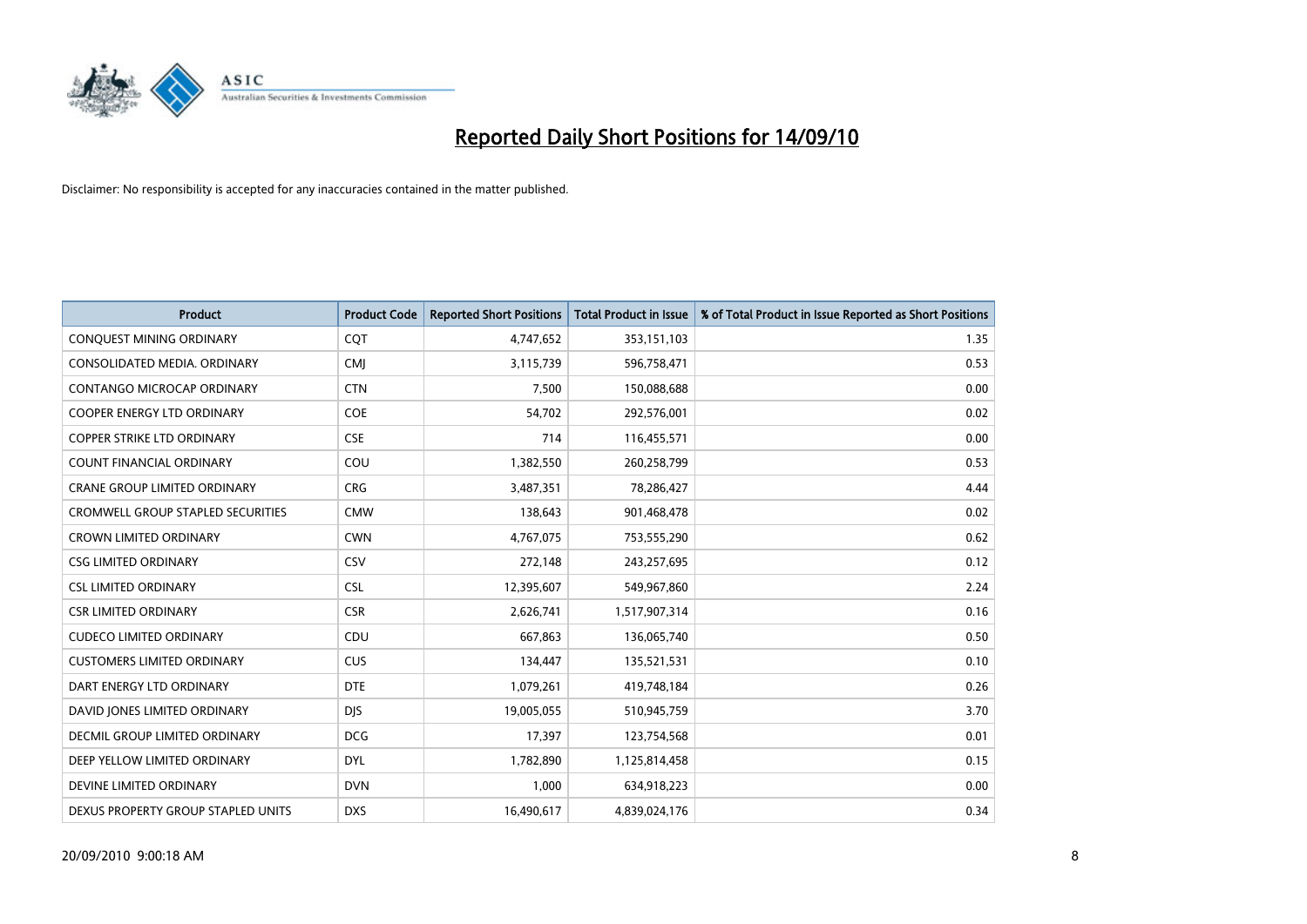

| <b>Product</b>                            | <b>Product Code</b> | <b>Reported Short Positions</b> | <b>Total Product in Issue</b> | % of Total Product in Issue Reported as Short Positions |
|-------------------------------------------|---------------------|---------------------------------|-------------------------------|---------------------------------------------------------|
| <b>DOMINION MINING ORDINARY</b>           | <b>DOM</b>          | 422.767                         | 103,327,059                   | 0.41                                                    |
| DOMINO PIZZA ENTERPR ORDINARY             | <b>DMP</b>          | 2                               | 68,407,674                    | 0.00                                                    |
| DOWNER EDI LIMITED ORDINARY               | <b>DOW</b>          | 2,830,238                       | 338,466,351                   | 0.82                                                    |
| DUET GROUP STAPLED US PROHIBIT.           | <b>DUE</b>          | 1,418,773                       | 887,304,690                   | 0.16                                                    |
| DULUXGROUP LIMITED ORDINARY               | <b>DLX</b>          | 14,631                          | 366,945,710                   | 0.00                                                    |
| <b>EASTERN STAR GAS ORDINARY</b>          | <b>ESG</b>          | 4,028,574                       | 991,302,041                   | 0.40                                                    |
| EDT RETAIL TRUST UNITS                    | <b>EDT</b>          | 99,457                          | 4,700,290,868                 | 0.00                                                    |
| <b>ELDERS LIMITED ORDINARY</b>            | <b>ELD</b>          | 15,894,466                      | 448,598,480                   | 3.53                                                    |
| ELDORADO GOLD CORP CDI 1:1                | EAU                 | 21,915                          | 22,388,646                    | 0.10                                                    |
| ELIXIR PETROLEUM LTD ORDINARY             | <b>EXR</b>          | 324.400                         | 188,988,472                   | 0.17                                                    |
| <b>EMECO HOLDINGS ORDINARY</b>            | EHL                 | 1,141,060                       | 631,237,586                   | 0.18                                                    |
| <b>ENERGY RESOURCES ORDINARY 'A'</b>      | <b>ERA</b>          | 377,991                         | 190,737,934                   | 0.19                                                    |
| <b>ENERGY WORLD CORPOR, ORDINARY</b>      | <b>EWC</b>          | 6,647,800                       | 1,561,166,672                 | 0.42                                                    |
| <b>ENTEK ENERGY LTD ORDINARY</b>          | ETE                 | 489,903                         | 225, 192, 535                 | 0.22                                                    |
| <b>ENTELLECT SOLUTIONS ORDINARY</b>       | <b>ESN</b>          | 464.050                         | 1,740,334,200                 | 0.03                                                    |
| <b>ENVESTRA LIMITED ORDINARY</b>          | <b>ENV</b>          | 1,426,123                       | 1,386,827,962                 | 0.10                                                    |
| EQUINOX MINERALS LTD CHESS DEPOSITARY INT | EQN                 | 6,078,199                       | 707,868,211                   | 0.85                                                    |
| <b>EVEREST FINANCIAL ORDINARY</b>         | <b>EFG</b>          | 4,300                           | 251,442,316                   | 0.00                                                    |
| <b>EXTRACT RESOURCES ORDINARY</b>         | <b>EXT</b>          | 1,608,211                       | 243,302,298                   | 0.65                                                    |
| FAIRFAX MEDIA LTD ORDINARY                | <b>FXI</b>          | 260,142,658                     | 2,351,955,725                 | 11.04                                                   |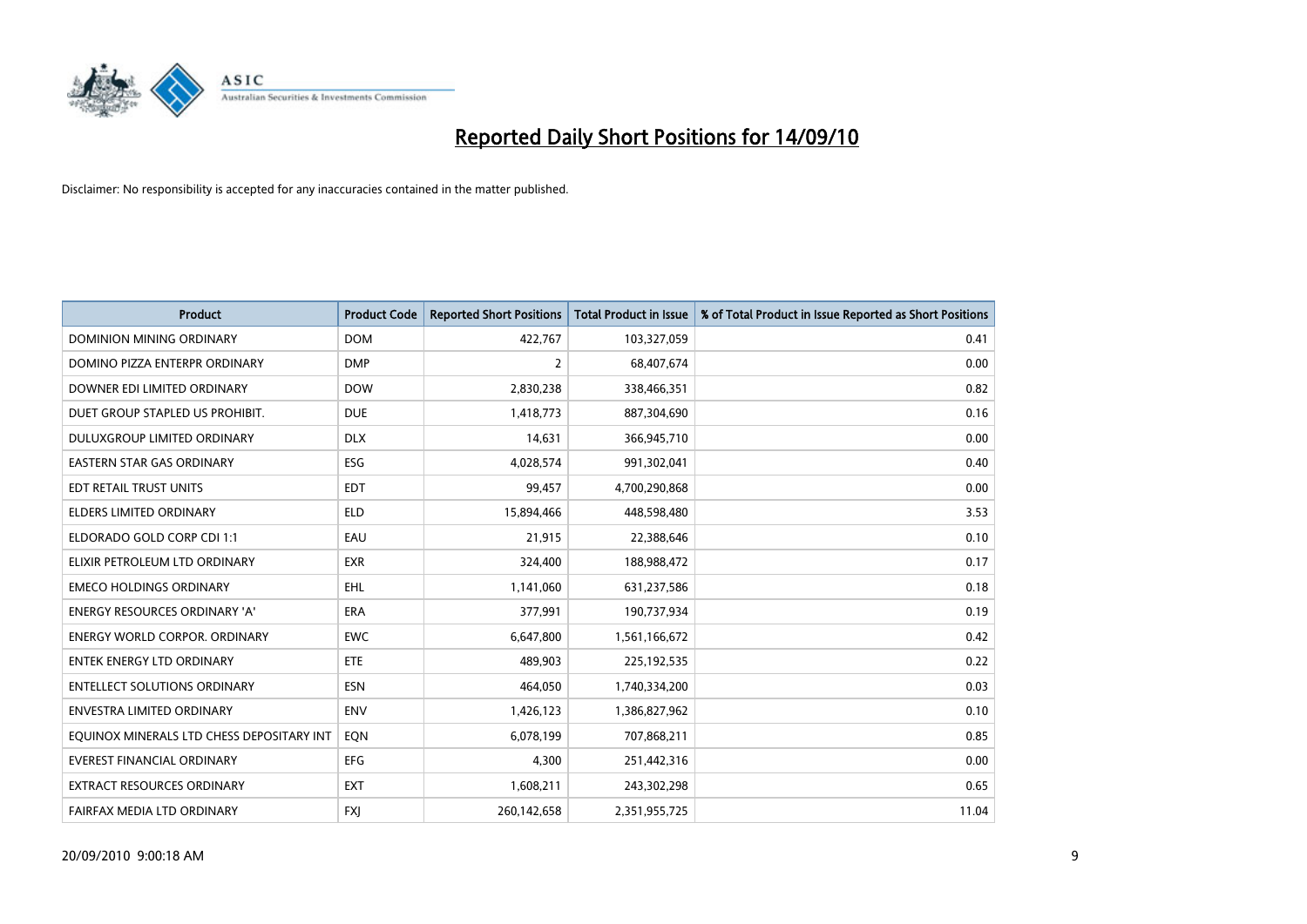

| <b>Product</b>                        | <b>Product Code</b> | <b>Reported Short Positions</b> | <b>Total Product in Issue</b> | % of Total Product in Issue Reported as Short Positions |
|---------------------------------------|---------------------|---------------------------------|-------------------------------|---------------------------------------------------------|
| <b>FANTASTIC HOLDINGS ORDINARY</b>    | <b>FAN</b>          | 3,827                           | 102,693,495                   | 0.00                                                    |
| FERRAUS LIMITED ORDINARY              | <b>FRS</b>          | 7,099                           | 202,695,137                   | 0.00                                                    |
| FISHER & PAYKEL APP. ORDINARY         | <b>FPA</b>          | 9,062,320                       | 724,235,162                   | 1.25                                                    |
| FISHER & PAYKEL H. ORDINARY           | <b>FPH</b>          | 1,296,331                       | 517,418,502                   | 0.25                                                    |
| FKP PROPERTY GROUP STAPLED SECURITIES | <b>FKP</b>          | 4,869,543                       | 1,166,821,398                 | 0.42                                                    |
| FLEETWOOD CORP ORDINARY               | <b>FWD</b>          | 92,132                          | 56,793,098                    | 0.16                                                    |
| <b>FLETCHER BUILDING ORDINARY</b>     | <b>FBU</b>          | 469,706                         | 611,250,393                   | 0.07                                                    |
| FLEXIGROUP LIMITED ORDINARY           | <b>FXL</b>          | 53,464                          | 270,818,164                   | 0.02                                                    |
| <b>FLIGHT CENTRE ORDINARY</b>         | <b>FLT</b>          | 2,703,987                       | 99,784,513                    | 2.71                                                    |
| <b>FLINDERS MINES LTD ORDINARY</b>    | <b>FMS</b>          | 20,659,883                      | 1,820,149,571                 | 1.14                                                    |
| FOCUS MINERALS LTD ORDINARY           | <b>FML</b>          | 537,541                         | 2,865,543,210                 | 0.02                                                    |
| FORTE ENERGY NL ORDINARY              | <b>FTE</b>          | 2,658,986                       | 580,658,031                   | 0.46                                                    |
| FORTESCUE METALS GRP ORDINARY         | <b>FMG</b>          | 26,100,991                      | 3,107,873,900                 | 0.80                                                    |
| <b>FOSTER'S GROUP ORDINARY</b>        | FGL                 | 6,012,713                       | 1,930,446,283                 | 0.32                                                    |
| FTD CORPORATION ORDINARY              | <b>FTD</b>          | 8,088                           | 100,421,069                   | 0.01                                                    |
| <b>FUNTASTIC LIMITED ORDINARY</b>     | <b>FUN</b>          | 322,528                         | 340,997,682                   | 0.09                                                    |
| <b>G.U.D. HOLDINGS ORDINARY</b>       | GUD                 | 150,562                         | 67,703,709                    | 0.22                                                    |
| <b>GEODYNAMICS LIMITED ORDINARY</b>   | GDY                 | 327,252                         | 292,840,219                   | 0.11                                                    |
| <b>GINDALBIE METALS LTD ORDINARY</b>  | <b>GBG</b>          | 6,660,690                       | 849,478,099                   | 0.78                                                    |
| <b>GIRALIA RESOURCES NL ORDINARY</b>  | GIR                 | 315,032                         | 178,585,170                   | 0.17                                                    |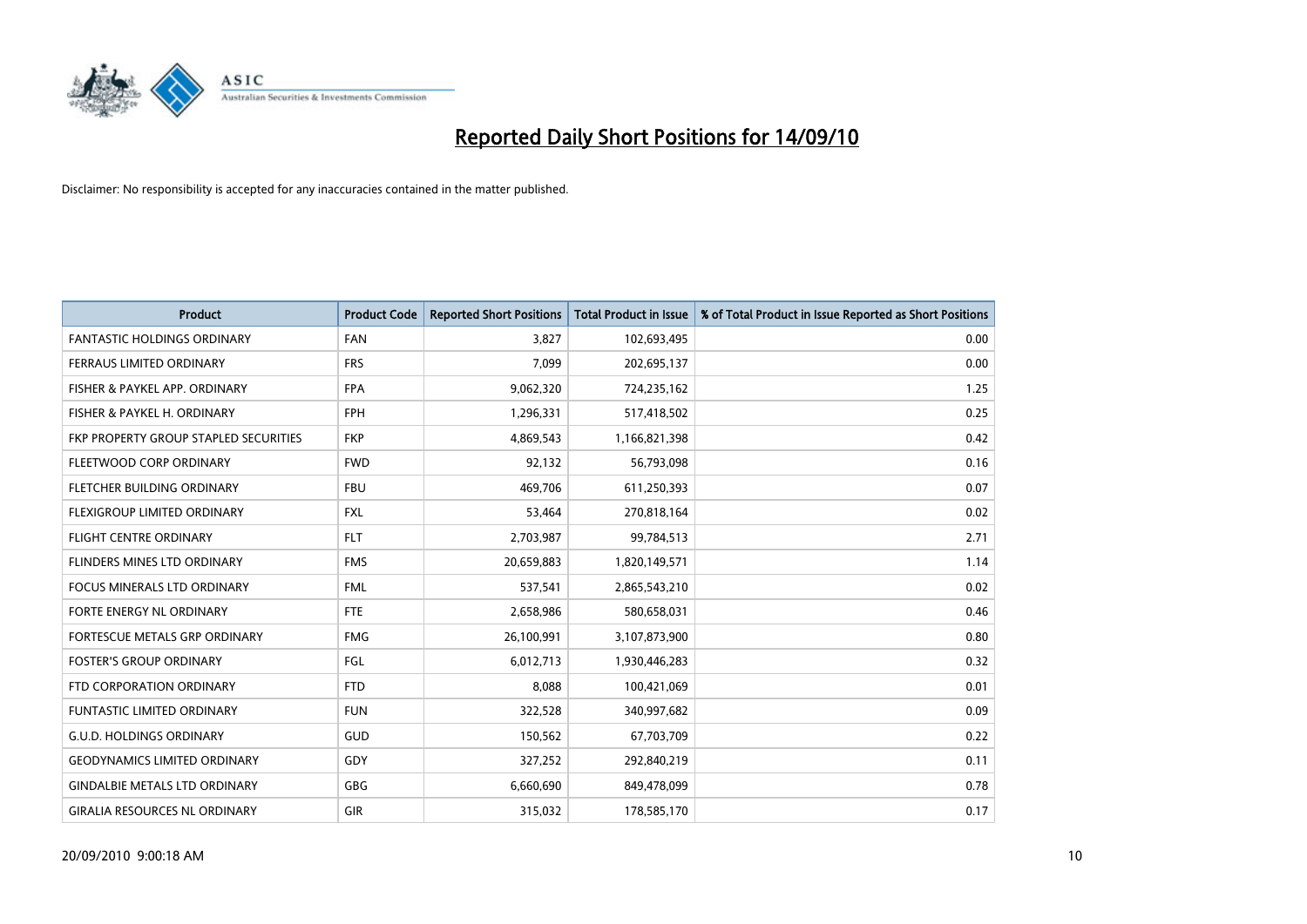

| <b>Product</b>                            | <b>Product Code</b> | <b>Reported Short Positions</b> | Total Product in Issue | % of Total Product in Issue Reported as Short Positions |
|-------------------------------------------|---------------------|---------------------------------|------------------------|---------------------------------------------------------|
| <b>GLOBAL MINING ORDINARY</b>             | <b>GMI</b>          | 8,951                           | 191,820,968            | 0.00                                                    |
| <b>GLOUCESTER COAL ORDINARY</b>           | <b>GCL</b>          | 287,338                         | 81,962,133             | 0.35                                                    |
| <b>GLOUCESTER COAL ORDINARY EX OFFER</b>  | <b>GCLN</b>         |                                 | 47,674,118             | 0.00                                                    |
| <b>GME RESOURCES LTD ORDINARY</b>         | <b>GME</b>          | 800                             | 302,352,750            | 0.00                                                    |
| <b>GOLDEN GATE PETROL ORDINARY</b>        | GGP                 | 11,538                          | 975,826,623            | 0.00                                                    |
| <b>GOLDEN WEST RESOURCE ORDINARY</b>      | <b>GWR</b>          | 1,617                           | 164,606,127            | 0.00                                                    |
| <b>GOODMAN FIELDER, ORDINARY</b>          | <b>GFF</b>          | 13,705,896                      | 1,380,386,438          | 1.00                                                    |
| <b>GOODMAN GROUP STAPLED US PROHIBIT.</b> | <b>GMG</b>          | 7,136,013                       | 6,369,751,394          | 0.10                                                    |
| <b>GPT GROUP STAPLED SEC.</b>             | <b>GPT</b>          | 13,527,151                      | 1,855,529,431          | 0.71                                                    |
| <b>GRAINCORP LIMITED A CLASS ORDINARY</b> | <b>GNC</b>          | 849,349                         | 198,318,900            | 0.43                                                    |
| <b>GRANGE RESOURCES. ORDINARY</b>         | <b>GRR</b>          | 1,478,000                       | 1,152,077,403          | 0.13                                                    |
| <b>GREENLAND MIN EN LTD ORDINARY</b>      | GGG                 | 272,000                         | 249,905,308            | 0.11                                                    |
| <b>GRYPHON MINERALS LTD ORDINARY</b>      | GRY                 | 500                             | 248,225,371            | 0.00                                                    |
| GUINNESS PEAT GROUP. CHESS DEPOSITARY INT | GPG                 | 55                              | 294,780,387            | 0.00                                                    |
| <b>GUNNS LIMITED ORDINARY</b>             | <b>GNS</b>          | 11,767,690                      | 806,734,892            | 1.46                                                    |
| <b>GWA INTERNATIONAL ORDINARY</b>         | <b>GWT</b>          | 3,786,118                       | 301,102,514            | 1.27                                                    |
| HARVEY NORMAN ORDINARY                    | <b>HVN</b>          | 34, 361, 740                    | 1,062,316,784          | 3.23                                                    |
| HASTIE GROUP LIMITED ORDINARY             | <b>HST</b>          | 83,732                          | 239,716,924            | 0.03                                                    |
| HASTINGS DIVERSIFIED STAPLED SECURITY     | <b>HDF</b>          | 324,434                         | 513,336,482            | 0.06                                                    |
| HEALTHSCOPE LIMITED ORDINARY              | <b>HSP</b>          | 573,163                         | 317,335,186            | 0.17                                                    |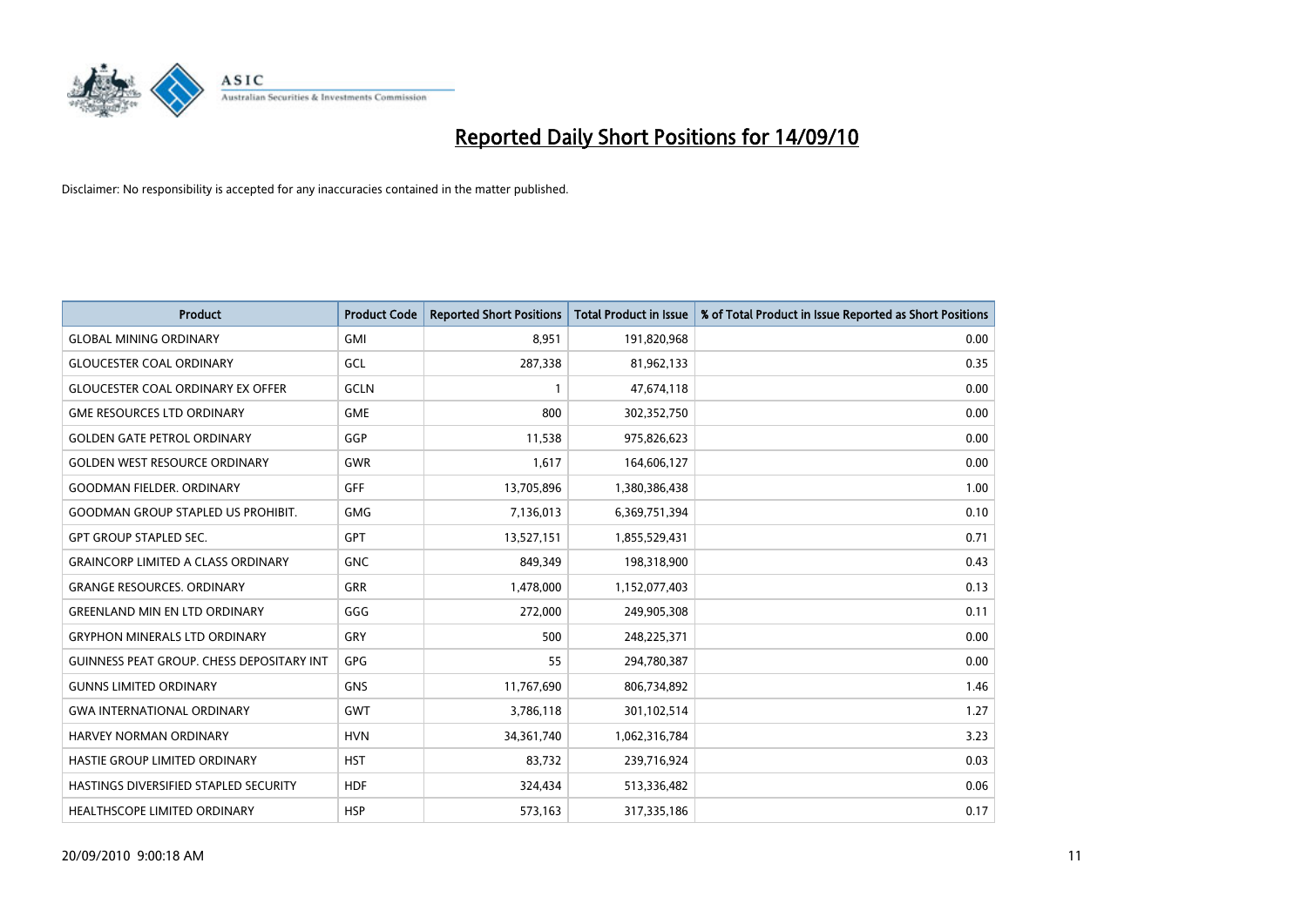

| <b>Product</b>                       | <b>Product Code</b> | <b>Reported Short Positions</b> | <b>Total Product in Issue</b> | % of Total Product in Issue Reported as Short Positions |
|--------------------------------------|---------------------|---------------------------------|-------------------------------|---------------------------------------------------------|
| <b>HEARTWARE INT INC CDI 35:1</b>    | <b>HIN</b>          | 272,008                         | 72,583,000                    | 0.37                                                    |
| <b>HENDERSON GROUP CDI 1:1</b>       | <b>HGG</b>          | 8,199,331                       | 566,751,863                   | 1.45                                                    |
| HFA HOLDINGS LIMITED ORDINARY        | <b>HFA</b>          | 1,850,937                       | 469,330,170                   | 0.39                                                    |
| HIGHLANDS PACIFIC ORDINARY           | HIG                 | 2,382,826                       | 683,062,148                   | 0.35                                                    |
| HILLS INDUSTRIES LTD ORDINARY        | <b>HIL</b>          | 1,811,380                       | 248,219,660                   | 0.73                                                    |
| HORIZON OIL LIMITED ORDINARY         | <b>HZN</b>          | 2,771,071                       | 1,128,811,515                 | 0.24                                                    |
| HUNNU COAL LIMITED ORDINARY          | <b>HUN</b>          | 491                             | 109,600,002                   | 0.00                                                    |
| <b>ICON ENERGY LIMITED ORDINARY</b>  | <b>ICN</b>          | 1,263,654                       | 439,801,394                   | 0.29                                                    |
| <b>IINET LIMITED ORDINARY</b>        | <b>IIN</b>          | 1,061,502                       | 151,948,119                   | 0.70                                                    |
| <b>ILUKA RESOURCES ORDINARY</b>      | <b>ILU</b>          | 7,082,025                       | 418,700,517                   | 1.70                                                    |
| IMF (AUSTRALIA) LTD ORDINARY         | <b>IMF</b>          | 335,697                         | 122,496,819                   | 0.27                                                    |
| <b>IMX RESOURCES LTD ORDINARY</b>    | <b>IXR</b>          | 20,000                          | 260,252,803                   | 0.01                                                    |
| <b>INCITEC PIVOT ORDINARY</b>        | <b>IPL</b>          | 4,917,569                       | 1,628,730,107                 | 0.30                                                    |
| <b>INDAGO RESOURCES LTD ORDINARY</b> | IDG                 | 8.179                           | 87,764,795                    | 0.01                                                    |
| <b>INDEPENDENCE GROUP ORDINARY</b>   | <b>IGO</b>          | 211,894                         | 113,813,539                   | 0.17                                                    |
| <b>INDOPHIL RESOURCES ORDINARY</b>   | <b>IRN</b>          | 355,617                         | 423,428,803                   | 0.08                                                    |
| <b>INDUSTREA LIMITED ORDINARY</b>    | IDL                 | 1,020,282                       | 956,668,877                   | 0.10                                                    |
| INFIGEN ENERGY STAPLED SECURITIES    | <b>IFN</b>          | 5,938,713                       | 760,374,428                   | 0.77                                                    |
| ING INDUSTRIAL FUND UNITS            | <b>IIF</b>          | 14,682,722                      | 2,592,249,647                 | 0.56                                                    |
| ING OFFICE FUND STAPLED SECURITIES   | <b>IOF</b>          | 1,589,982                       | 2,729,071,212                 | 0.06                                                    |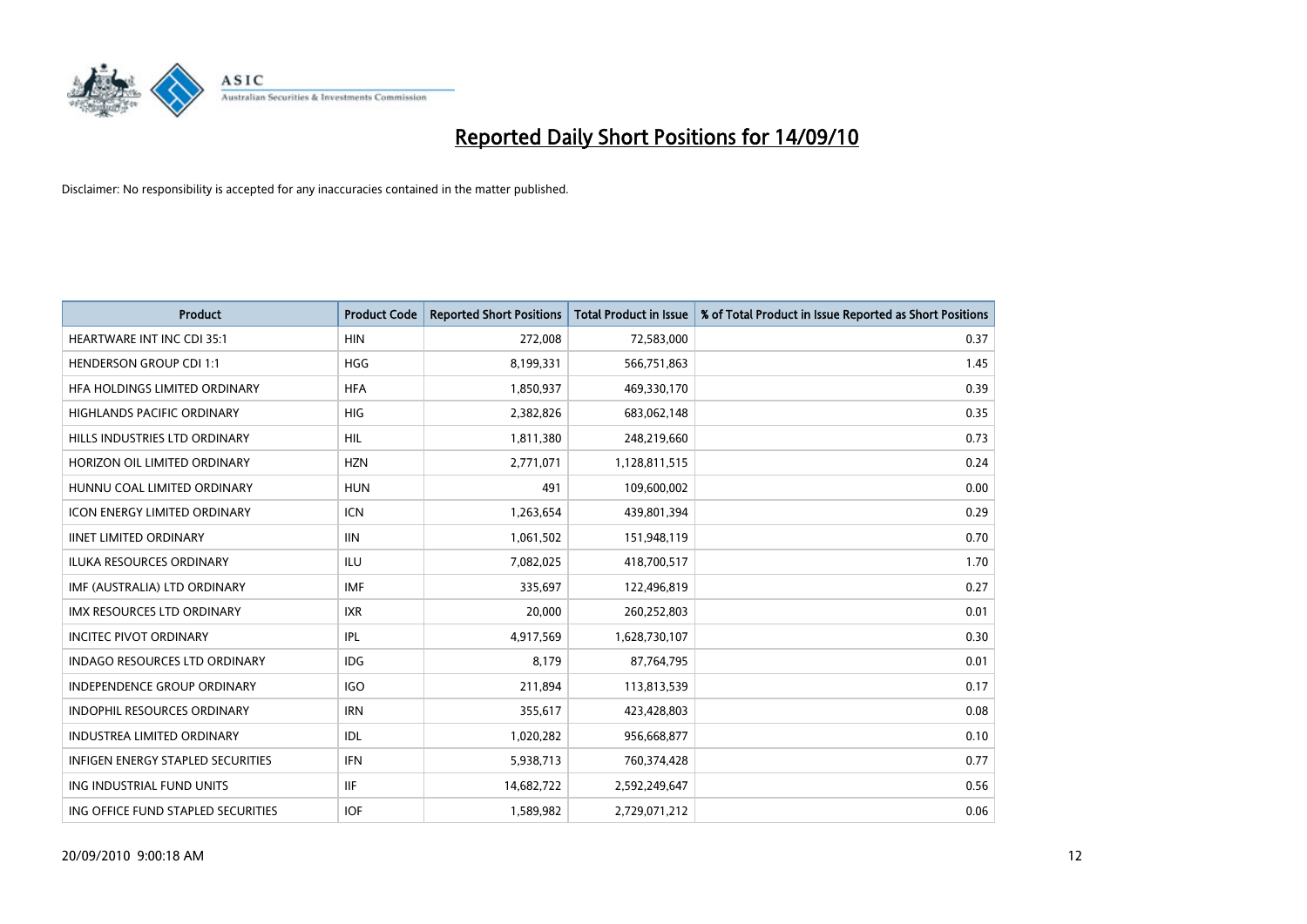

| <b>Product</b>                                  | <b>Product Code</b> | <b>Reported Short Positions</b> | <b>Total Product in Issue</b> | % of Total Product in Issue Reported as Short Positions |
|-------------------------------------------------|---------------------|---------------------------------|-------------------------------|---------------------------------------------------------|
| ING RE COM GROUP STAPLED SECURITIES             | <b>ILF</b>          | 9,075                           | 441,029,194                   | 0.00                                                    |
| INSURANCE AUSTRALIA ORDINARY                    | IAG                 | 3,889,053                       | 2,078,994,021                 | 0.17                                                    |
| INTEGRA MINING LTD, ORDINARY                    | <b>IGR</b>          | 1,546,596                       | 755,792,394                   | 0.20                                                    |
| INTOLL GROUP STAPLED SECURITIES                 | <b>ITO</b>          | 16,872,522                      | 2,261,732,048                 | 0.74                                                    |
| <b>INTREPID MINES ORDINARY</b>                  | <b>IAU</b>          | 606,267                         | 431,368,680                   | 0.14                                                    |
| <b>INVOCARE LIMITED ORDINARY</b>                | <b>IVC</b>          | 915,604                         | 102,069,091                   | 0.89                                                    |
| ION LIMITED ORDINARY                            | <b>ION</b>          | 164,453                         | 256,365,105                   | 0.06                                                    |
| <b>IOOF HOLDINGS LTD ORDINARY</b>               | <b>IFL</b>          | 1,863,504                       | 229,794,395                   | 0.80                                                    |
| IRESS MARKET TECH. ORDINARY                     | <b>IRE</b>          | 1,637,462                       | 126,018,142                   | 1.30                                                    |
| <b>IRON ORE HOLDINGS ORDINARY</b>               | <b>IOH</b>          | 46.361                          | 135,381,616                   | 0.03                                                    |
| ISHARES MSCI EAFE CDI 1:1                       | <b>IVE</b>          | 76,019                          | 590,400,000                   | 0.01                                                    |
| ISHARES MSCI EM MKTS CDI 1:1                    | <b>IEM</b>          | 60,079                          | 425,700,000                   | 0.01                                                    |
| <b>ISOFT GROUP LIMITED ORDINARY</b>             | <b>ISF</b>          | 19,068,497                      | 1,066,683,511                 | 1.80                                                    |
| <b>IVANHOE AUSTRALIA ORDINARY</b>               | <b>IVA</b>          | 5,001                           | 414,514,603                   | 0.00                                                    |
| <b>JABIRU METALS LTD ORDINARY</b>               | <b>JML</b>          | 469,704                         | 552,619,180                   | 0.08                                                    |
| <b>JAMES HARDIE INDUST CHESS DEPOSITARY INT</b> | <b>IHX</b>          | 12,463,745                      | 435,524,944                   | 2.86                                                    |
| <b>JAMESON RESOURCES ORDINARY</b>               | <b>JAL</b>          | 1,600,000                       | 63,885,910                    | 2.50                                                    |
| <b>JB HI-FI LIMITED ORDINARY</b>                | <b>IBH</b>          | 6,466,215                       | 109,147,279                   | 5.93                                                    |
| <b>KAGARA LTD ORDINARY</b>                      | KZL                 | 4,303,421                       | 707,789,717                   | 0.60                                                    |
| KAROON GAS AUSTRALIA ORDINARY                   | <b>KAR</b>          | 614,893                         | 177,546,198                   | 0.34                                                    |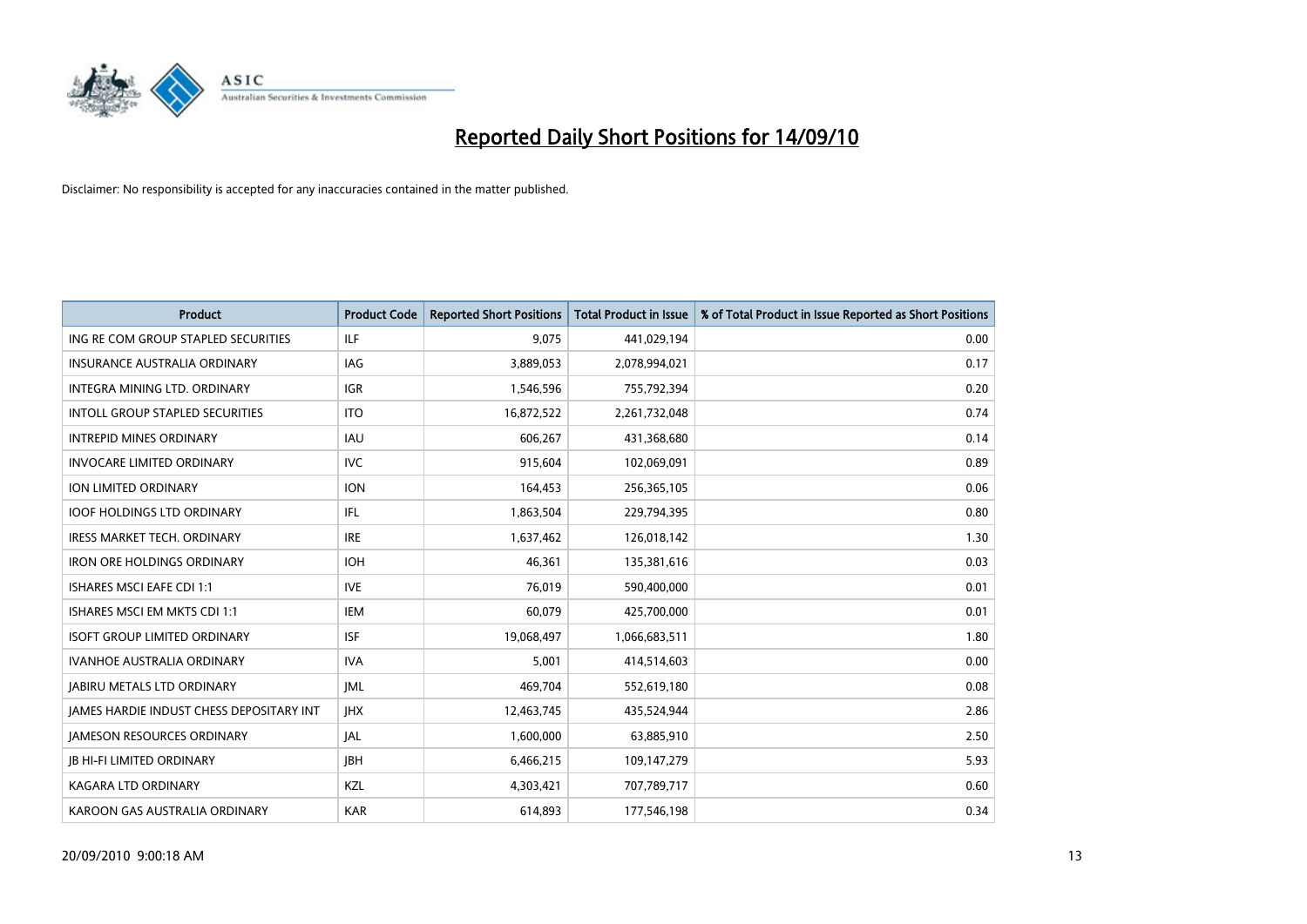

| <b>Product</b>                        | <b>Product Code</b> | <b>Reported Short Positions</b> | <b>Total Product in Issue</b> | % of Total Product in Issue Reported as Short Positions |
|---------------------------------------|---------------------|---------------------------------|-------------------------------|---------------------------------------------------------|
| KATHMANDU HOLD LTD ORDINARY           | <b>KMD</b>          | 446.058                         | 200,000,000                   | 0.22                                                    |
| <b>KEYBRIDGE CAPITAL ORDINARY</b>     | <b>KBC</b>          | 5,999                           | 172,070,564                   | 0.00                                                    |
| KIMBERLEY METALS LTD ORDINARY         | <b>KBL</b>          | 2.609                           | 94,490,816                    | 0.00                                                    |
| KINGSGATE CONSOLID. ORDINARY          | <b>KCN</b>          | 338,206                         | 100,749,116                   | 0.33                                                    |
| LEIGHTON HOLDINGS ORDINARY            | LEI                 | 3,144,417                       | 300,747,299                   | 1.03                                                    |
| LEND LEASE GROUP UNIT/ORD STAPLED     | LLC                 | 925,420                         | 565,558,754                   | 0.16                                                    |
| LIHIR GOLD LIMITED. ORDINARY          | LGL                 | 82,793                          | 2,368,729,935                 | 0.00                                                    |
| LINC ENERGY LTD ORDINARY              | <b>LNC</b>          | 1,091,102                       | 496,426,738                   | 0.23                                                    |
| LYNAS CORPORATION ORDINARY            | <b>LYC</b>          | 14,569,033                      | 1,656,949,093                 | 0.87                                                    |
| MAC SERVICES (THE) ORDINARY           | <b>MSL</b>          | 38,903                          | 165,966,692                   | 0.02                                                    |
| MACARTHUR COAL ORDINARY               | <b>MCC</b>          | 808,250                         | 292,483,075                   | 0.27                                                    |
| <b>MACMAHON HOLDINGS ORDINARY</b>     | <b>MAH</b>          | 6,633,039                       | 733,711,705                   | 0.90                                                    |
| MACQ ATLAS ROADS GRP ORDINARY STAPLED | <b>MOA</b>          | 1,483,242                       | 452,345,907                   | 0.32                                                    |
| MACQUARIE GROUP LTD ORDINARY          | <b>MOG</b>          | 5,804,332                       | 345,601,301                   | 1.68                                                    |
| <b>MANTRA RESOURCES ORDINARY</b>      | <b>MRU</b>          | 4,737                           | 130,229,188                   | 0.00                                                    |
| MAP GROUP STAPLED US PROHIBIT.        | <b>MAP</b>          | 2,656,298                       | 1,861,210,782                 | 0.13                                                    |
| <b>MARION ENERGY ORDINARY</b>         | <b>MAE</b>          | 374,994                         | 429,822,043                   | 0.09                                                    |
| MCMILLAN SHAKESPEARE ORDINARY         | <b>MMS</b>          | 175,000                         | 67,677,977                    | 0.26                                                    |
| MCPHERSON'S LTD ORDINARY              | <b>MCP</b>          | 5,670                           | 71,651,758                    | 0.01                                                    |
| MEDUSA MINING LTD ORDINARY            | <b>MML</b>          | 78,341                          | 187,584,911                   | 0.04                                                    |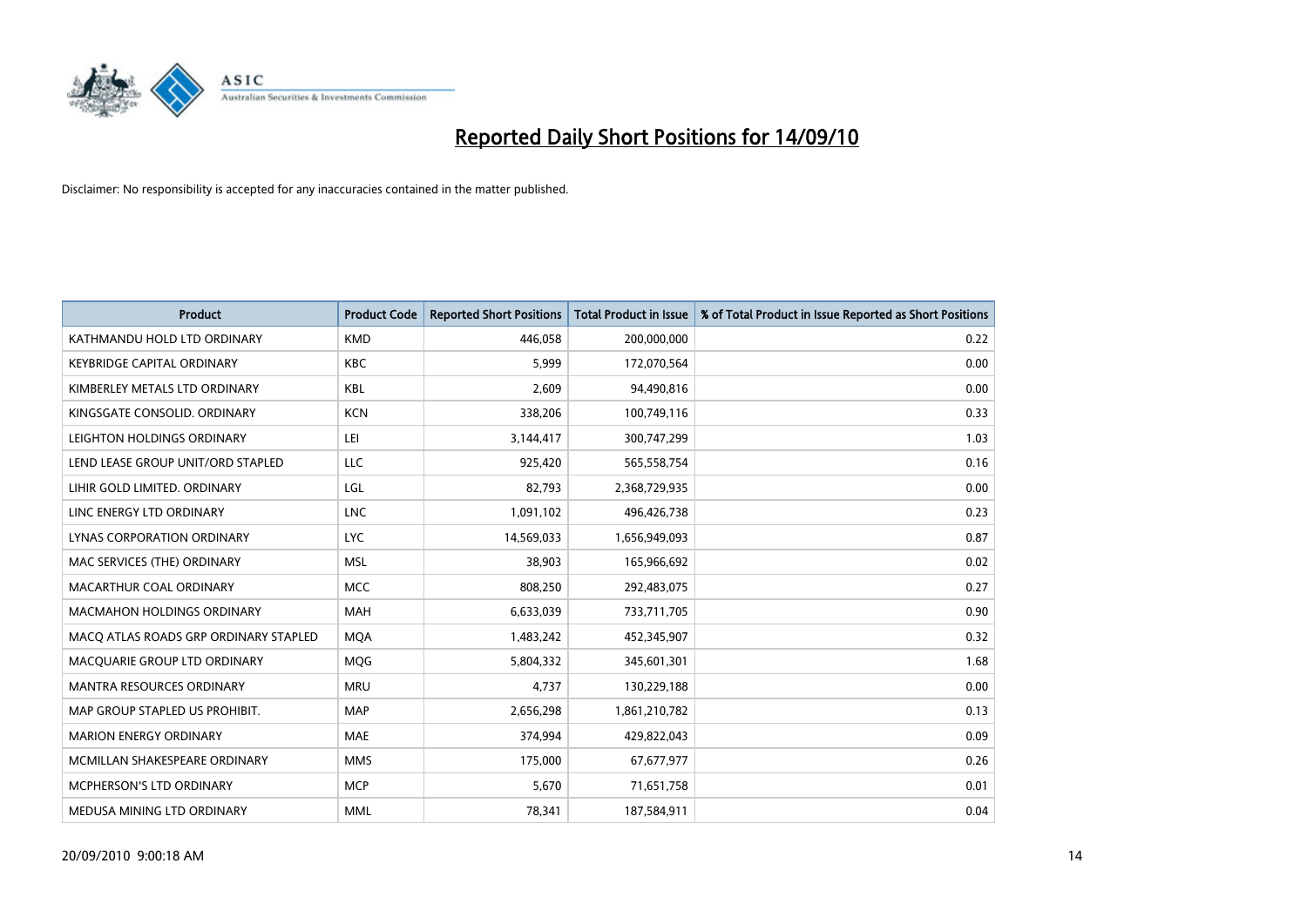

| <b>Product</b>                    | <b>Product Code</b> | <b>Reported Short Positions</b> | <b>Total Product in Issue</b> | % of Total Product in Issue Reported as Short Positions |
|-----------------------------------|---------------------|---------------------------------|-------------------------------|---------------------------------------------------------|
| MELBOURNE IT LIMITED ORDINARY     | <b>MLB</b>          | 151,044                         | 79,572,767                    | 0.19                                                    |
| MEO AUSTRALIA LTD ORDINARY        | <b>MEO</b>          | 564,170                         | 477,220,955                   | 0.12                                                    |
| <b>MERMAID MARINE ORDINARY</b>    | <b>MRM</b>          | 240,401                         | 187,284,825                   | 0.13                                                    |
| METALS X LIMITED ORDINARY         | <b>MLX</b>          | 326,940                         | 1,365,661,782                 | 0.03                                                    |
| METCASH LIMITED ORDINARY          | <b>MTS</b>          | 17,754,435                      | 767,434,251                   | 2.30                                                    |
| METGASCO LIMITED ORDINARY         | <b>MEL</b>          | 235,435                         | 250,803,468                   | 0.09                                                    |
| MICLYN EXP OFFSHR ORDINARY        | <b>MIO</b>          | 346,555                         | 271,700,000                   | 0.12                                                    |
| MINARA RESOURCES ORDINARY         | <b>MRE</b>          | 5,661,499                       | 1,167,783,517                 | 0.49                                                    |
| MINCOR RESOURCES NL ORDINARY      | <b>MCR</b>          | 892,274                         | 200,608,804                   | 0.45                                                    |
| MINERAL DEPOSITS ORDINARY         | <b>MDL</b>          | 940,128                         | 606,441,673                   | 0.15                                                    |
| MINERAL RESOURCES, ORDINARY       | <b>MIN</b>          | 103,344                         | 167,620,585                   | 0.06                                                    |
| MIRABELA NICKEL LTD ORDINARY      | <b>MBN</b>          | 6,670,327                       | 367,162,725                   | 1.81                                                    |
| MIRVAC GROUP STAPLED SECURITIES   | <b>MGR</b>          | 6,288,819                       | 3,415,819,357                 | 0.18                                                    |
| MITCHELL COMMUNITCA, ORDINARY     | <b>MCU</b>          | 16,057                          | 301,761,208                   | 0.01                                                    |
| MOLOPO ENERGY LTD ORDINARY        | <b>MPO</b>          | 222,857                         | 250,972,584                   | 0.09                                                    |
| MONADELPHOUS GROUP ORDINARY       | <b>MND</b>          | 1,186,790                       | 87,521,827                    | 1.35                                                    |
| MOSAIC OIL NL ORDINARY            | <b>MOS</b>          | 41,742                          | 821,710,775                   | 0.01                                                    |
| <b>MOUNT GIBSON IRON ORDINARY</b> | <b>MGX</b>          | 1,563,720                       | 1,079,570,693                 | 0.13                                                    |
| MURCHISON METALS LTD ORDINARY     | <b>MMX</b>          | 3,245,596                       | 435,384,268                   | 0.74                                                    |
| MYER HOLDINGS LTD ORDINARY        | <b>MYR</b>          | 12,887,624                      | 581,517,884                   | 2.23                                                    |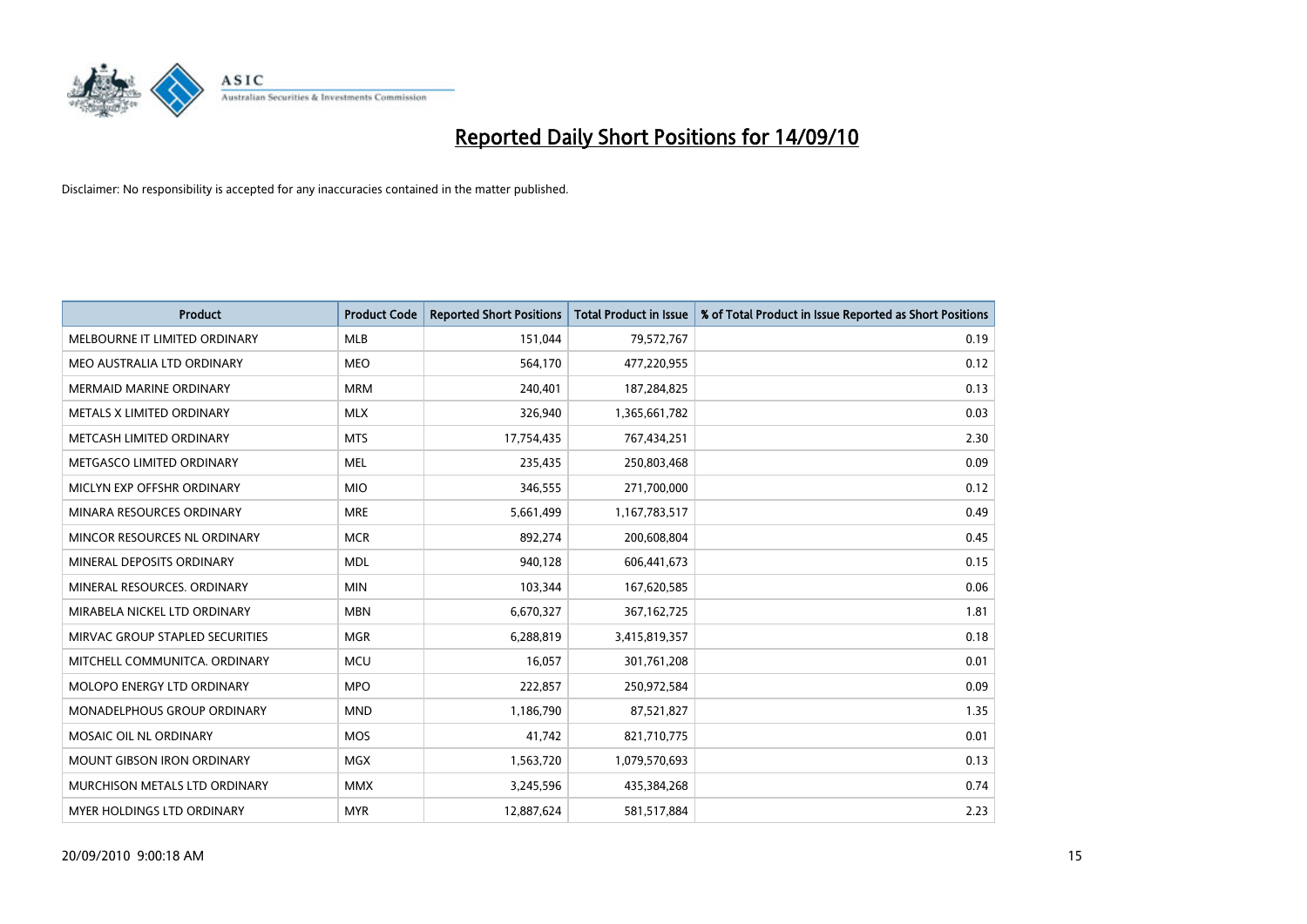

| <b>Product</b>                  | <b>Product Code</b> | <b>Reported Short Positions</b> | <b>Total Product in Issue</b> | % of Total Product in Issue Reported as Short Positions |
|---------------------------------|---------------------|---------------------------------|-------------------------------|---------------------------------------------------------|
| <b>MYSTATE LIMITED ORDINARY</b> | <b>MYS</b>          | 1,400                           | 67,439,158                    | 0.00                                                    |
| NATIONAL AUST. BANK ORDINARY    | <b>NAB</b>          | 7,357,511                       | 2,133,279,168                 | 0.32                                                    |
| NATURAL FUEL LIMITED ORDINARY   | <b>NFL</b>          |                                 | 721,912                       | 0.00                                                    |
| NAVITAS LIMITED ORDINARY        | <b>NVT</b>          | 597,337                         | 342,361,526                   | 0.17                                                    |
| NEPTUNE MARINE ORDINARY         | <b>NMS</b>          | 1,188,350                       | 438,071,251                   | 0.27                                                    |
| NEW HOPE CORPORATION ORDINARY   | <b>NHC</b>          | 426,698                         | 830,230,549                   | 0.05                                                    |
| NEWCREST MINING DEF EX LGL      | <b>NCMN</b>         | 263,638                         | 280,988,130                   | 0.10                                                    |
| NEWCREST MINING ORDINARY        | <b>NCM</b>          | 28,854,950                      | 483,499,363                   | 5.96                                                    |
| NEWS CORP A NON-VOTING CDI      | <b>NWSLV</b>        | 417,899                         | 1,828,146,488                 | 0.02                                                    |
| NEWS CORP B VOTING CDI          | <b>NWS</b>          | 7,798,508                       | 798,520,953                   | 0.96                                                    |
| NEXBIS LIMITED ORDINARY         | <b>NBS</b>          | 63,733                          | 498,972,940                   | 0.01                                                    |
| NEXUS ENERGY LIMITED ORDINARY   | <b>NXS</b>          | 5,351,398                       | 988,257,304                   | 0.53                                                    |
| NIB HOLDINGS LIMITED ORDINARY   | <b>NHF</b>          | 5,578                           | 495,431,427                   | 0.00                                                    |
| NICK SCALI LIMITED ORDINARY     | <b>NCK</b>          | 35,846                          | 81,000,000                    | 0.04                                                    |
| NIDO PETROLEUM ORDINARY         | <b>NDO</b>          | 10,584,578                      | 1,080,658,378                 | 0.98                                                    |
| NKWE PLATINUM 10C US COMMON     | <b>NKP</b>          | 104,403                         | 559,451,184                   | 0.02                                                    |
| NORTHERN CREST ORDINARY         | <b>NOC</b>          | 24,345                          | 116,074,781                   | 0.02                                                    |
| NORTHERN IRON LTD ORDINARY      | <b>NFE</b>          | 681,068                         | 292,204,786                   | 0.21                                                    |
| NOVOGEN LIMITED ORDINARY        | <b>NRT</b>          | 5,000                           | 102,125,894                   | 0.00                                                    |
| NRW HOLDINGS LIMITED ORDINARY   | <b>NWH</b>          | 909,489                         | 251,223,000                   | 0.35                                                    |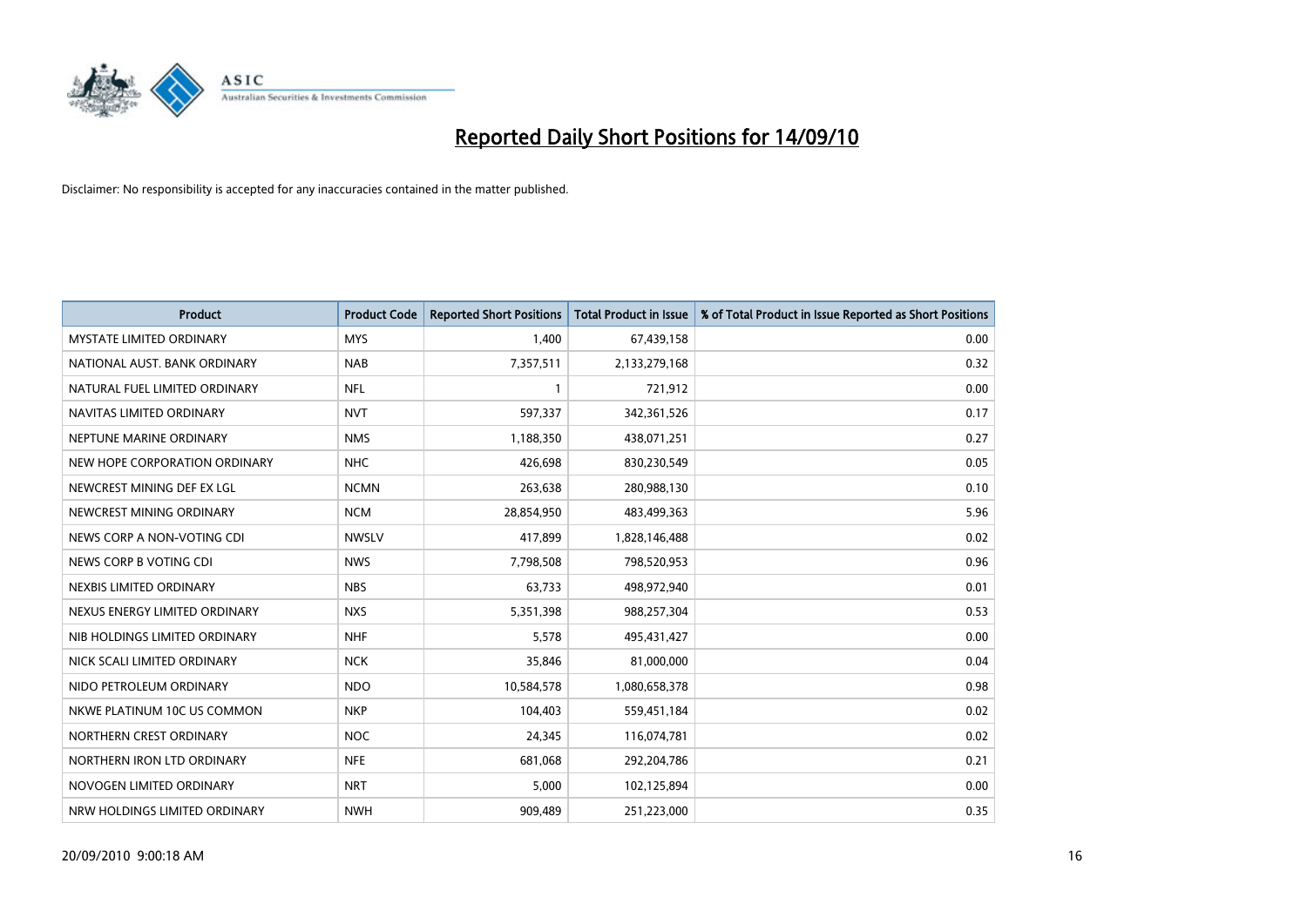

| <b>Product</b>                          | <b>Product Code</b> | <b>Reported Short Positions</b> | Total Product in Issue | % of Total Product in Issue Reported as Short Positions |
|-----------------------------------------|---------------------|---------------------------------|------------------------|---------------------------------------------------------|
| NUFARM LIMITED ORDINARY                 | <b>NUF</b>          | 5,100,124                       | 261,775,731            | 1.93                                                    |
| OAKTON LIMITED ORDINARY                 | <b>OKN</b>          | 504,482                         | 93,622,235             | 0.54                                                    |
| OCEANAGOLD CORP. CHESS DEPOSITARY INT   | <b>OGC</b>          | 743,250                         | 228,572,614            | 0.33                                                    |
| OCEANIA CAPITAL LTD ORDINARY            | <b>OCP</b>          | 2,500                           | 91,921,295             | 0.00                                                    |
| OIL SEARCH LTD ORDINARY                 | OSH                 | 5,380,307                       | 1,308,279,222          | 0.38                                                    |
| OM HOLDINGS LIMITED ORDINARY            | OMH                 | 1,084,494                       | 498,485,150            | 0.22                                                    |
| ONESTEEL LIMITED ORDINARY               | OST                 | 5,021,504                       | 1,331,703,666          | 0.37                                                    |
| ORICA LIMITED ORDINARY                  | ORI                 | 3,318,228                       | 362,100,430            | 0.92                                                    |
| ORIGIN ENERGY ORDINARY                  | <b>ORG</b>          | 4,010,922                       | 882,206,872            | 0.42                                                    |
| OTTO ENERGY LIMITED ORDINARY            | OEL                 | 109,204                         | 1,134,540,071          | 0.01                                                    |
| OZ MINERALS ORDINARY                    | OZL                 | 91,888,486                      | 3,121,339,730          | 2.96                                                    |
| PACIFIC BRANDS ORDINARY                 | <b>PBG</b>          | 6,499,402                       | 931,386,248            | 0.69                                                    |
| PALADIN ENERGY LTD ORDINARY             | <b>PDN</b>          | 18,814,187                      | 718,423,382            | 2.62                                                    |
| PAN PACIFIC PETROL. ORDINARY            | PPP                 | 1,163,857                       | 588,612,110            | 0.19                                                    |
| PANAUST LIMITED ORDINARY                | <b>PNA</b>          | 12,310,610                      | 2,954,125,529          | 0.42                                                    |
| PANORAMIC RESOURCES ORDINARY            | PAN                 | 159,257                         | 205,587,842            | 0.08                                                    |
| PAPERLINX LIMITED ORDINARY              | <b>PPX</b>          | 17,562,410                      | 603,580,761            | 2.92                                                    |
| PAPERLINX SPS TRUST STEP UP PERP. PREF. | <b>PXUPA</b>        | 5,000                           | 2,850,000              | 0.18                                                    |
| PATTIES FOODS LTD ORDINARY              | PFL                 |                                 | 138,908,853            | 0.00                                                    |
| PEAK RESOURCES ORDINARY                 | <b>PEK</b>          | 60,000                          | 114,615,794            | 0.05                                                    |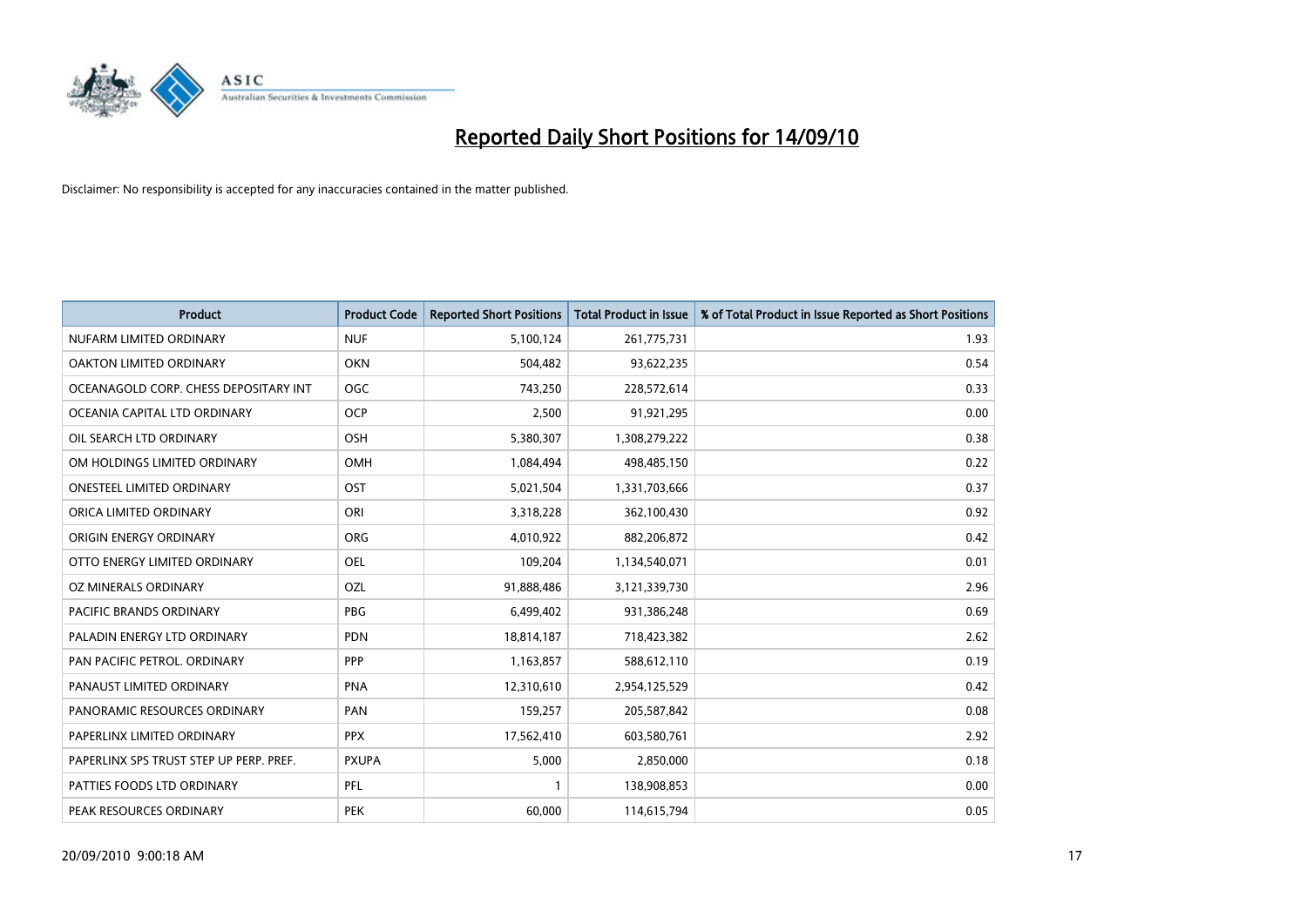

| <b>Product</b>                       | <b>Product Code</b> | <b>Reported Short Positions</b> | Total Product in Issue | % of Total Product in Issue Reported as Short Positions |
|--------------------------------------|---------------------|---------------------------------|------------------------|---------------------------------------------------------|
| PEET LIMITED ORDINARY                | <b>PPC</b>          | 136,047                         | 300,681,486            | 0.04                                                    |
| PENINSULA MINERALS ORDINARY          | <b>PEN</b>          | 5,000                           | 1,629,755,018          | 0.00                                                    |
| PERILYA LIMITED ORDINARY             | <b>PEM</b>          | 451,895                         | 526,075,563            | 0.09                                                    |
| PERPETUAL LIMITED ORDINARY           | PPT                 | 2,459,846                       | 43,428,063             | 5.65                                                    |
| PERSEUS MINING LTD ORDINARY          | PRU                 | 71,999                          | 421,307,088            | 0.02                                                    |
| PETSEC ENERGY ORDINARY               | <b>PSA</b>          | 223,332                         | 231,283,622            | 0.10                                                    |
| PHARMAXIS LTD ORDINARY               | <b>PXS</b>          | 1,085,813                       | 225,721,734            | 0.48                                                    |
| PHOTON GROUP LTD ORDINARY            | <b>PGA</b>          | 1,317,808                       | 187,440,645            | 0.70                                                    |
| PIKE RIVER COAL ORDINARY             | <b>PRC</b>          | 376,320                         | 405,301,433            | 0.09                                                    |
| PLATINUM ASSET ORDINARY              | <b>PTM</b>          | 4,001,429                       | 561,347,878            | 0.70                                                    |
| PLATINUM AUSTRALIA ORDINARY          | <b>PLA</b>          | 5,995,229                       | 321,130,521            | 1.87                                                    |
| PLATINUM CAPITAL LTD ORDINARY        | <b>PMC</b>          |                                 | 163,719,799            | 0.00                                                    |
| PMP LIMITED ORDINARY                 | <b>PMP</b>          | 954,167                         | 335,338,483            | 0.28                                                    |
| PORT BOUVARD LIMITED ORDINARY        | PBD                 | 6,754                           | 593,868,295            | 0.00                                                    |
| PREMIER INVESTMENTS ORDINARY         | <b>PMV</b>          | 164,648                         | 155,030,045            | 0.12                                                    |
| PRIMARY HEALTH CARE ORDINARY         | <b>PRY</b>          | 10,199,725                      | 491,444,342            | 2.08                                                    |
| PRIME INFR GROUP. STAPLED SECURITIES | PIH                 | 180,798                         | 351,776,795            | 0.05                                                    |
| PRIME MEDIA GRP LTD ORDINARY         | <b>PRT</b>          | $\overline{2}$                  | 366,330,303            | 0.00                                                    |
| PRIMEAG AUSTRALIA ORDINARY           | PAG                 | 733,448                         | 150,569,976            | 0.49                                                    |
| PROGEN PHARMACEUTIC ORDINARY         | PGL                 | 151,596                         | 24,709,097             | 0.61                                                    |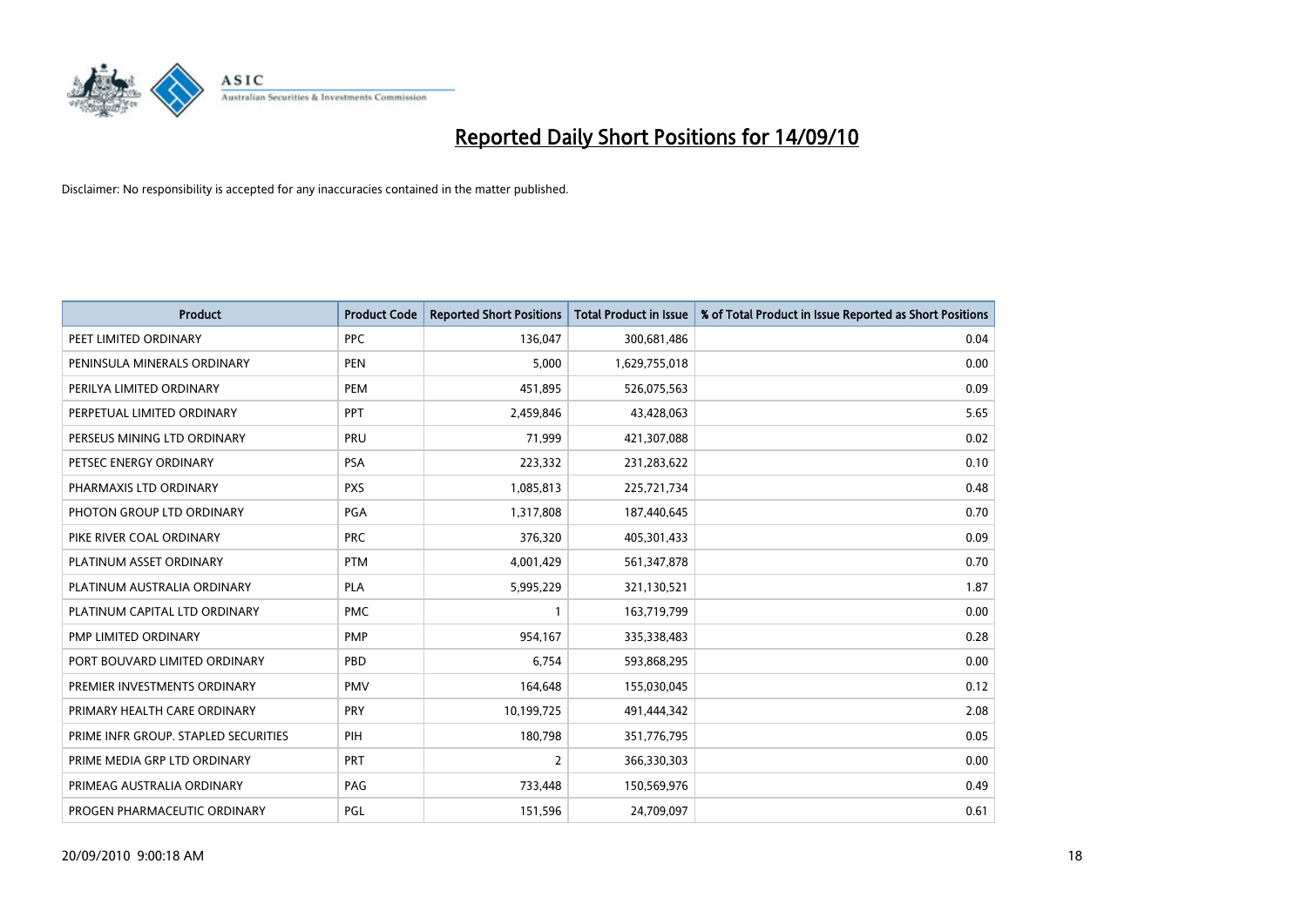

| <b>Product</b>                      | <b>Product Code</b> | <b>Reported Short Positions</b> | Total Product in Issue | % of Total Product in Issue Reported as Short Positions |
|-------------------------------------|---------------------|---------------------------------|------------------------|---------------------------------------------------------|
| PROGRAMMED ORDINARY                 | <b>PRG</b>          | 359,104                         | 118,169,908            | 0.31                                                    |
| PSIVIDA CORP CDI 1:1                | <b>PVA</b>          | 6,878                           | 7,827,340              | 0.09                                                    |
| <b>QANTAS AIRWAYS ORDINARY</b>      | QAN                 | 26,638,884                      | 2,265,123,620          | 1.17                                                    |
| OBE INSURANCE GROUP ORDINARY        | <b>OBE</b>          | 22,537,945                      | 1,035,095,813          | 2.15                                                    |
| RAMELIUS RESOURCES ORDINARY         | <b>RMS</b>          | 621,064                         | 291,208,795            | 0.21                                                    |
| RAMSAY HEALTH CARE ORDINARY         | <b>RHC</b>          | 2,120,663                       | 202,081,252            | 1.03                                                    |
| RANGE RESOURCES LTD ORDINARY        | <b>RRS</b>          | 1,250,000                       | 1,162,167,306          | 0.11                                                    |
| <b>RCR TOMLINSON ORDINARY</b>       | <b>RCR</b>          | 68,067                          | 131,860,172            | 0.05                                                    |
| <b>REA GROUP ORDINARY</b>           | <b>REA</b>          | 16,224                          | 128,439,366            | 0.01                                                    |
| <b>RED FORK ENERGY ORDINARY</b>     | <b>RFE</b>          | 7,696                           | 139,535,000            | 0.01                                                    |
| REDFLEX HOLDINGS ORDINARY           | <b>RDF</b>          | 858                             | 110,010,757            | 0.00                                                    |
| REED RESOURCES LTD ORDINARY         | <b>RDR</b>          | 268,205                         | 192,271,768            | 0.14                                                    |
| REGIS RESOURCES ORDINARY            | <b>RRL</b>          | 117,131                         | 414,487,125            | 0.03                                                    |
| RESMED INC CDI 10:1                 | <b>RMD</b>          | 4,423,978                       | 1,516,163,980          | 0.29                                                    |
| <b>RESOLUTE MINING ORDINARY</b>     | <b>RSG</b>          | 1,375,500                       | 392,736,732            | 0.36                                                    |
| <b>RESOURCE GENERATION ORDINARY</b> | <b>RES</b>          | 157,911                         | 164,412,477            | 0.10                                                    |
| REVERSE CORP LIMITED ORDINARY       | <b>REF</b>          | 25,141                          | 92,382,175             | 0.03                                                    |
| RIDLEY CORPORATION ORDINARY         | <b>RIC</b>          | 53,937                          | 307,817,071            | 0.02                                                    |
| RIO TINTO LIMITED ORDINARY          | <b>RIO</b>          | 16,791,133                      | 606,831,240            | 2.77                                                    |
| RIVERCITY MOTORWAY STAPLED          | <b>RCY</b>          | 4,815,790                       | 957,010,115            | 0.50                                                    |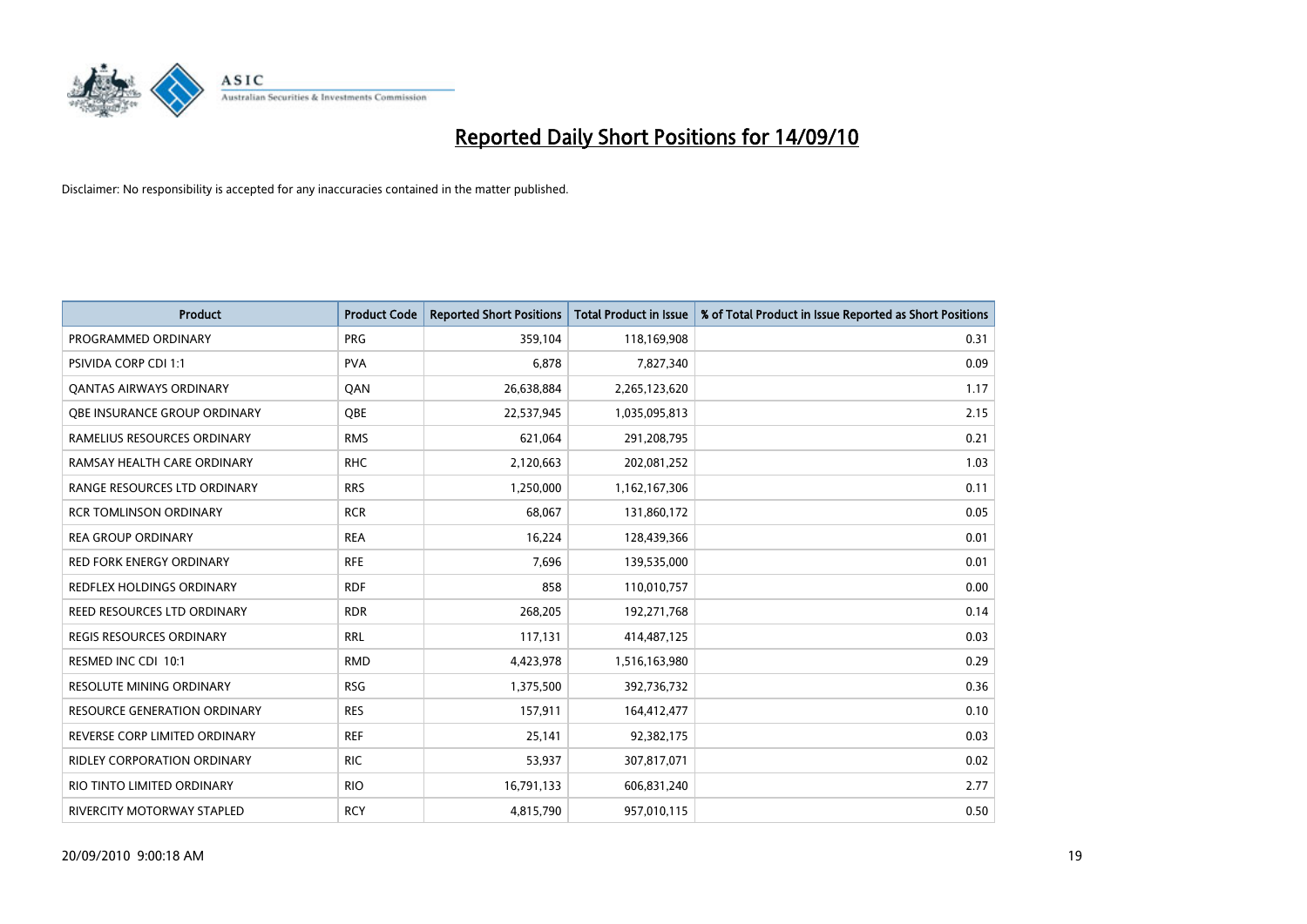

| <b>Product</b>                           | <b>Product Code</b> | <b>Reported Short Positions</b> | <b>Total Product in Issue</b> | % of Total Product in Issue Reported as Short Positions |
|------------------------------------------|---------------------|---------------------------------|-------------------------------|---------------------------------------------------------|
| RIVERSDALE MINING ORDINARY               | <b>RIV</b>          | 482,078                         | 236,033,688                   | 0.19                                                    |
| ROC OIL COMPANY ORDINARY                 | <b>ROC</b>          | 4,714,827                       | 713,154,560                   | 0.66                                                    |
| SAI GLOBAL LIMITED ORDINARY              | SAI                 | 196,229                         | 196,108,545                   | 0.10                                                    |
| SALMAT LIMITED ORDINARY                  | <b>SLM</b>          | 84,639                          | 159,134,483                   | 0.05                                                    |
| SAMSON OIL & GAS LTD ORDINARY            | SSN                 | 18,000                          | 1,663,905,592                 | 0.00                                                    |
| SANDFIRE RESOURCES ORDINARY              | <b>SFR</b>          | 74,917                          | 131,534,760                   | 0.06                                                    |
| <b>SANTOS LTD ORDINARY</b>               | <b>STO</b>          | 2,713,459                       | 832,582,523                   | 0.30                                                    |
| SARACEN MINERAL ORDINARY                 | <b>SAR</b>          | 148,524                         | 491,818,083                   | 0.03                                                    |
| SEDGMAN LIMITED ORDINARY                 | <b>SDM</b>          | 323,207                         | 205,986,681                   | 0.15                                                    |
| SEEK LIMITED ORDINARY                    | <b>SEK</b>          | 4,050,674                       | 336,584,488                   | 1.19                                                    |
| SENETAS CORPORATION ORDINARY             | <b>SEN</b>          | 756,999                         | 461,522,263                   | 0.16                                                    |
| SERVCORP LIMITED ORDINARY                | SRV                 | 102,201                         | 98,440,807                    | 0.10                                                    |
| SERVICE STREAM ORDINARY                  | <b>SSM</b>          | 344,663                         | 283,418,867                   | 0.12                                                    |
| SEVEN GROUP HOLDINGS ORDINARY            | <b>SVW</b>          | 1,168,547                       | 305,410,281                   | 0.38                                                    |
| SIGMA PHARMACEUTICAL ORDINARY            | SIP                 | 8,898,788                       | 1,178,626,572                 | 0.75                                                    |
| SILEX SYSTEMS ORDINARY                   | <b>SLX</b>          | 136,463                         | 149,506,391                   | 0.08                                                    |
| SILVER LAKE RESOURCE ORDINARY            | <b>SLR</b>          | 82,174                          | 178,757,838                   | 0.05                                                    |
| SIMS METAL MGMT LTD ORDINARY             | SGM                 | 2,288,048                       | 203,891,295                   | 1.13                                                    |
| SINGAPORE TELECOMM. CHESS DEPOSITARY INT | SGT                 | 3,577,558                       | 391,702,434                   | 0.90                                                    |
| SKILLED GROUP LTD ORDINARY               | <b>SKE</b>          | 90,956                          | 190,738,408                   | 0.04                                                    |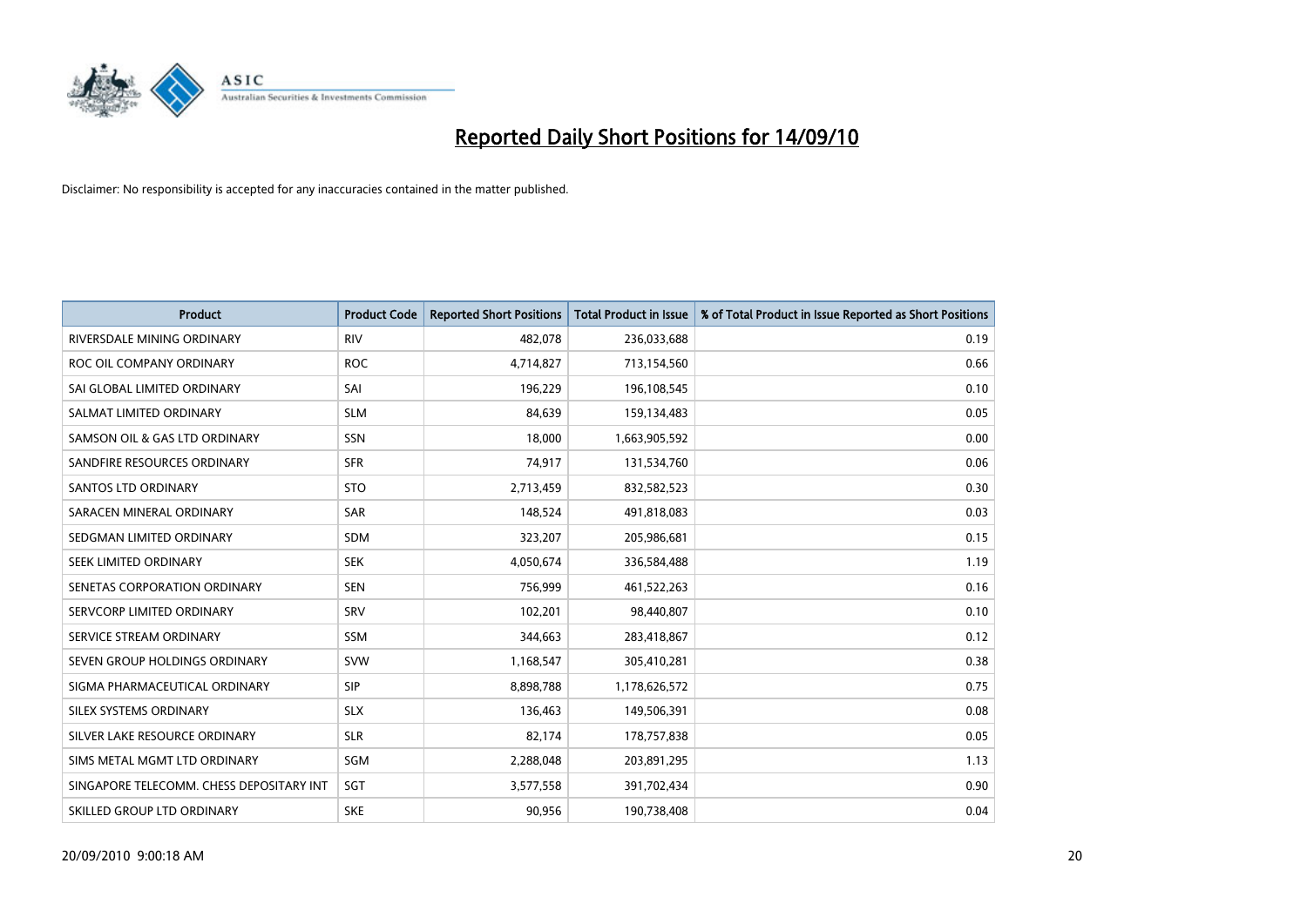

| <b>Product</b>                          | <b>Product Code</b> | <b>Reported Short Positions</b> | <b>Total Product in Issue</b> | % of Total Product in Issue Reported as Short Positions |
|-----------------------------------------|---------------------|---------------------------------|-------------------------------|---------------------------------------------------------|
| SKY CITY ENTERTAIN, ORDINARY            | <b>SKC</b>          | 9,067,908                       | 575,114,687                   | 1.58                                                    |
| SKY NETWORK ORDINARY                    | <b>SKT</b>          | 919,140                         | 389,139,785                   | 0.24                                                    |
| SMS MANAGEMENT, ORDINARY                | <b>SMX</b>          | 10.997                          | 67,182,500                    | 0.02                                                    |
| SONIC HEALTHCARE ORDINARY               | <b>SHL</b>          | 4,491,282                       | 388,429,875                   | 1.17                                                    |
| SOUL PATTINSON (W.H) ORDINARY           | SOL                 | 4,193                           | 238,640,580                   | 0.00                                                    |
| SP AUSNET STAPLED SECURITIES            | <b>SPN</b>          | 8,566,635                       | 2,748,353,504                 | 0.30                                                    |
| SPARK INFRASTRUCTURE STAPLED SECURITIES | SKI                 | 7,634,989                       | 1,031,911,394                 | 0.73                                                    |
| SPDR 200 FUND ETF UNITS                 | <b>STW</b>          | 2,006                           | 57,828,081                    | 0.00                                                    |
| SPECIALTY FASHION ORDINARY              | <b>SFH</b>          | 1,353,309                       | 190,964,693                   | 0.72                                                    |
| SPOTLESS GROUP LTD ORDINARY             | <b>SPT</b>          | 956,895                         | 259,309,656                   | 0.36                                                    |
| ST BARBARA LIMITED ORDINARY             | <b>SBM</b>          | 29,252,764                      | 1,953,168,407                 | 1.49                                                    |
| STAGING CONNECTIONS ORDINARY            | <b>STG</b>          | 2,917,189                       | 783,175,134                   | 0.37                                                    |
| STH AMERICAN COR LTD ORDINARY           | SAY                 | 9,200                           | 231,832,027                   | 0.00                                                    |
| STHN CROSS MEDIA ORDINARY               | SXL                 | 69,307                          | 378,827,750                   | 0.02                                                    |
| STOCKLAND UNITS/ORD STAPLED             | SGP                 | 12,689,981                      | 2,383,036,717                 | 0.51                                                    |
| STRAITS RESOURCES ORDINARY              | SRL                 | 3,422,715                       | 255,203,613                   | 1.34                                                    |
| STW COMMUNICATIONS ORDINARY             | SGN                 | 169,853                         | 364,310,964                   | 0.05                                                    |
| SUNCORP-METWAY, ORDINARY                | <b>SUN</b>          | 5,556,719                       | 1,281,390,524                 | 0.40                                                    |
| SUNDANCE RESOURCES ORDINARY             | <b>SDL</b>          | 17,321,193                      | 2,709,995,932                 | 0.65                                                    |
| SUNLAND GROUP LTD ORDINARY              | <b>SDG</b>          | 72,147                          | 251,107,692                   | 0.03                                                    |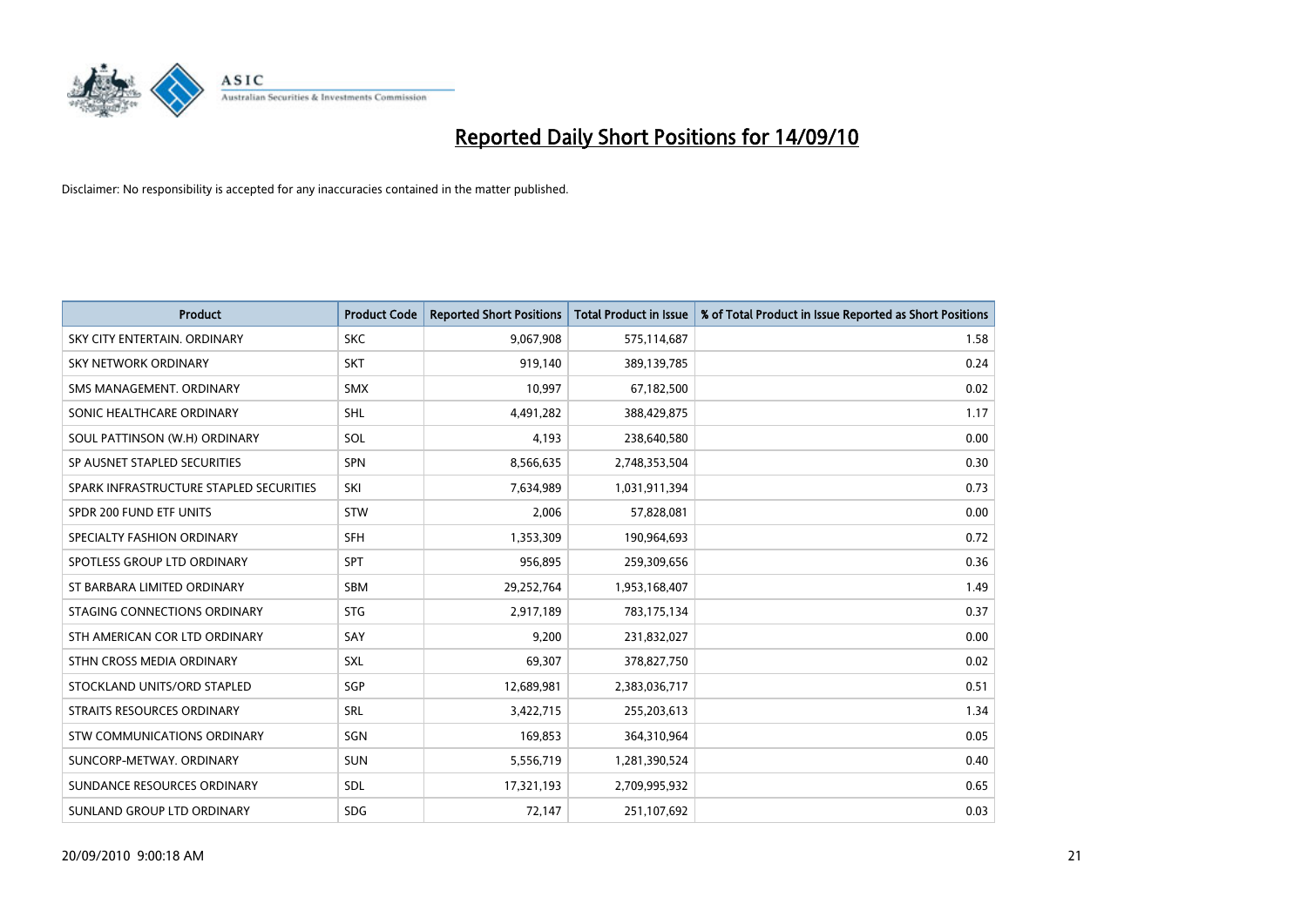

| <b>Product</b>                      | <b>Product Code</b> | <b>Reported Short Positions</b> | <b>Total Product in Issue</b> | % of Total Product in Issue Reported as Short Positions |
|-------------------------------------|---------------------|---------------------------------|-------------------------------|---------------------------------------------------------|
| SUPER CHEAP AUTO GRP ORDINARY       | <b>SUL</b>          | 332,810                         | 127,832,579                   | 0.26                                                    |
| SWICK MINING ORDINARY               | <b>SWK</b>          | 1,548                           | 236,724,970                   | 0.00                                                    |
| SYMEX HOLDINGS ORDINARY             | <b>SYM</b>          | 6.633                           | 125,037,628                   | 0.01                                                    |
| TABCORP HOLDINGS LTD ORDINARY       | <b>TAH</b>          | 11,580,720                      | 612,625,759                   | 1.87                                                    |
| <b>TALENT2 INTERNATION ORDINARY</b> | <b>TWO</b>          | $\overline{7}$                  | 141,224,846                   | 0.00                                                    |
| TAP OIL LIMITED ORDINARY            | <b>TAP</b>          | 5,923                           | 156,485,921                   | 0.00                                                    |
| TASSAL GROUP LIMITED ORDINARY       | <b>TGR</b>          | 3,079,019                       | 144,197,882                   | 2.12                                                    |
| TATTS GROUP LTD ORDINARY            | <b>TTS</b>          | 11,376,132                      | 1,282,032,285                 | 0.88                                                    |
| TELECOM CORPORATION ORDINARY        | <b>TEL</b>          | 38,991,914                      | 1,920,715,073                 | 2.02                                                    |
| TELSTRA CORPORATION, ORDINARY       | <b>TLS</b>          | 84,127,495                      | 12,443,074,357                | 0.66                                                    |
| TEN NETWORK HOLDINGS ORDINARY       | <b>TEN</b>          | 8,578,861                       | 1,045,236,720                 | 0.82                                                    |
| TFS CORPORATION LTD ORDINARY        | <b>TFC</b>          | 63,054                          | 227,360,909                   | 0.02                                                    |
| THE REJECT SHOP ORDINARY            | <b>TRS</b>          | 55,148                          | 26,033,570                    | 0.21                                                    |
| THOR MINING PLC CHESS DEPOSITARY    | <b>THR</b>          | 2,307                           | 245,247,701                   | 0.00                                                    |
| THORN GROUP LIMITED ORDINARY        | <b>TGA</b>          | 2,361                           | 129,459,770                   | 0.00                                                    |
| TIMBERCORP LIMITED ORDINARY         | <b>TIM</b>          | 1,171,620                       | 352,071,429                   | 0.33                                                    |
| TISHMAN SPEYER UNITS                | <b>TSO</b>          | 42,771                          | 338,440,904                   | 0.01                                                    |
| TNG LIMITED ORDINARY                | <b>TNG</b>          | 4,321                           | 258,055,076                   | 0.00                                                    |
| TOLL HOLDINGS LTD ORDINARY          | <b>TOL</b>          | 9,878,779                       | 702,867,609                   | 1.37                                                    |
| TORO ENERGY LIMITED ORDINARY        | <b>TOE</b>          | 35,404                          | 964,936,676                   | 0.00                                                    |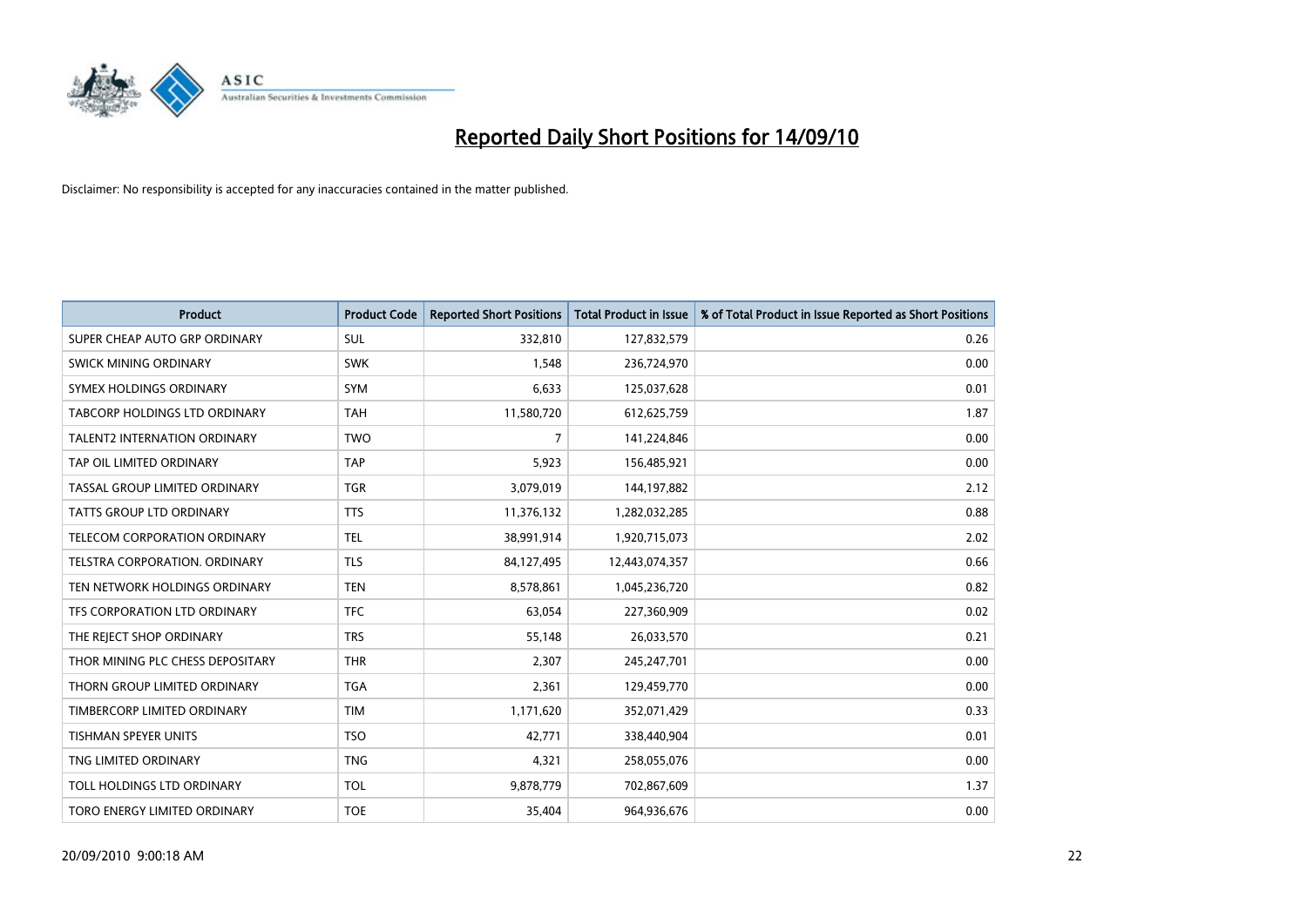

| <b>Product</b>                            | <b>Product Code</b> | <b>Reported Short Positions</b> | Total Product in Issue | % of Total Product in Issue Reported as Short Positions |
|-------------------------------------------|---------------------|---------------------------------|------------------------|---------------------------------------------------------|
| <b>TOWER AUSTRALIA ORDINARY</b>           | <b>TAL</b>          | 1,123,818                       | 415,928,881            | 0.27                                                    |
| TOWER LIMITED ORDINARY                    | <b>TWR</b>          | 689,519                         | 260,631,787            | 0.26                                                    |
| TOX FREE SOLUTIONS ORDINARY               | <b>TOX</b>          | 88,316                          | 91,765,500             | 0.09                                                    |
| TPG TELECOM LIMITED ORDINARY              | <b>TPM</b>          | 477,543                         | 767,849,104            | 0.06                                                    |
| TRANSFIELD SERV INFR STAPLED SECURITIES   | <b>TSI</b>          | 419,131                         | 432,184,488            | 0.10                                                    |
| TRANSFIELD SERVICES ORDINARY              | <b>TSE</b>          | 710,330                         | 414,278,904            | 0.16                                                    |
| TRANSPACIFIC INDUST, ORDINARY             | <b>TPI</b>          | 11,648,681                      | 960,638,735            | 1.22                                                    |
| TRANSURBAN GROUP TRIPLE STAPLED SEC.      | <b>TCL</b>          | 6,089,524                       | 1,441,290,633          | 0.41                                                    |
| TRINITY GROUP STAPLED SECURITIES          | <b>TCO</b>          | 3,419                           | 231,701,539            | 0.00                                                    |
| TROY RESOURCES NL ORDINARY                | <b>TRY</b>          | 60,894                          | 87,474,323             | 0.07                                                    |
| UGL LIMITED ORDINARY                      | UGL                 | 4,728,043                       | 165,928,705            | 2.82                                                    |
| UXC LIMITED ORDINARY                      | <b>UXC</b>          | 664,849                         | 295,789,804            | 0.22                                                    |
| VALAD PROPERTY GROUP STAPLED US PROHIBIT. | <b>VPG</b>          | 4,216,010                       | 2,302,129,263          | 0.18                                                    |
| <b>VDM GROUP LIMITED ORDINARY</b>         | <b>VMG</b>          | 11,116                          | 195,613,088            | 0.01                                                    |
| <b>VENTURE MINERALS ORDINARY</b>          | <b>VMS</b>          | 6,500                           | 168, 163, 334          | 0.00                                                    |
| VILLAGE ROADSHOW LTD ORDINARY             | <b>VRL</b>          | 682                             | 114,217,649            | 0.00                                                    |
| VILLAGE ROADSHOW LTD 'A' CLASS PREFERENCE | <b>VRLPA</b>        | 19,559                          | 52,235,451             | 0.04                                                    |
| VIRGIN BLUE HOLDINGS ORDINARY             | <b>VBA</b>          | 20,327,127                      | 2,209,126,568          | 0.91                                                    |
| <b>VISION GROUP HLDGS ORDINARY</b>        | <b>VGH</b>          | 78.000                          | 72,671,765             | 0.11                                                    |
| <b>VITA GROUP LTD ORDINARY</b>            | <b>VTG</b>          | 75,190                          | 142.499.800            | 0.05                                                    |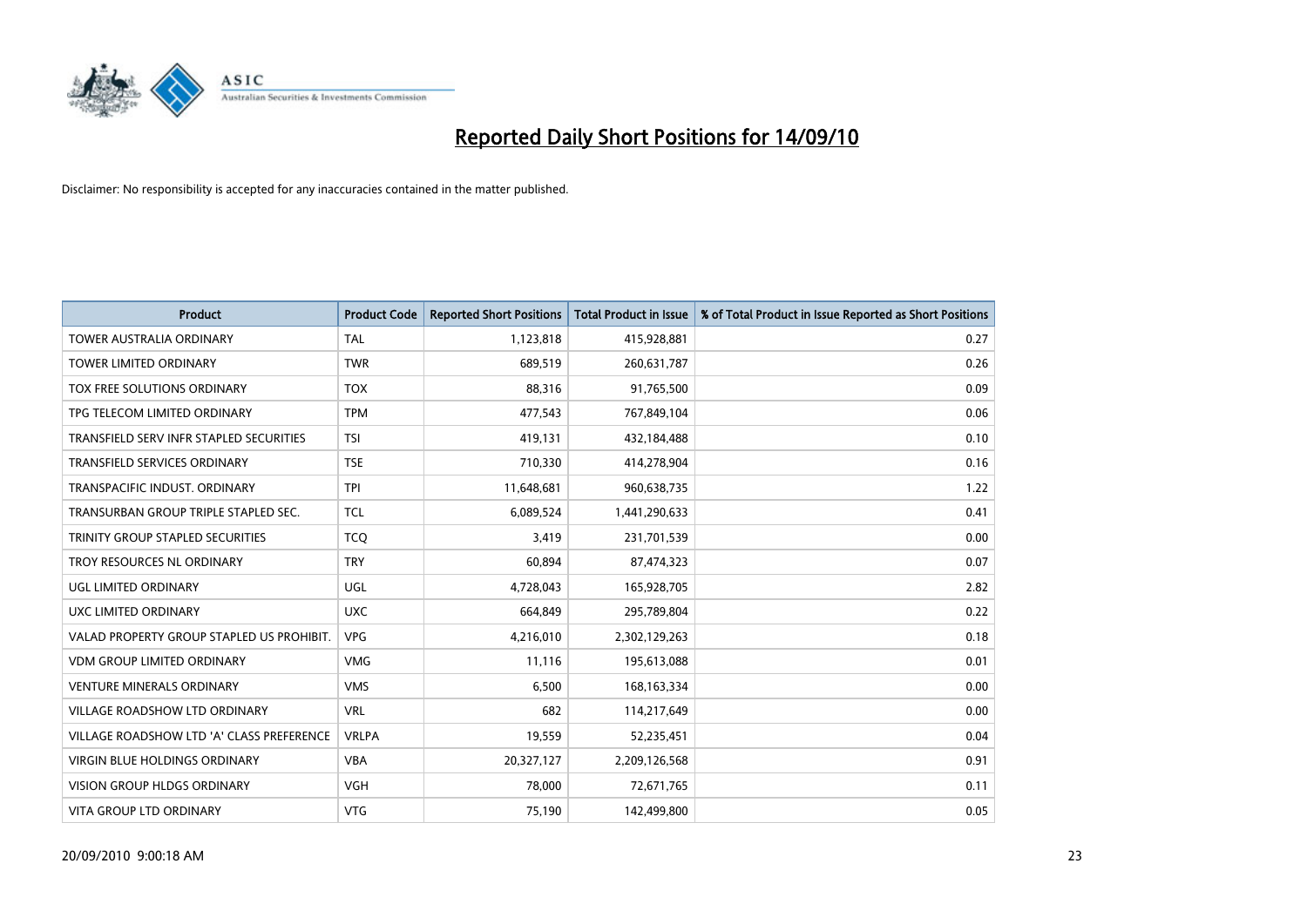

| <b>Product</b>                         | <b>Product Code</b> | <b>Reported Short Positions</b> | <b>Total Product in Issue</b> | % of Total Product in Issue Reported as Short Positions |
|----------------------------------------|---------------------|---------------------------------|-------------------------------|---------------------------------------------------------|
| <b>VITERRA INC CDI 1:1</b>             | <b>VTA</b>          | 48.921                          | 68,629,939                    | 0.07                                                    |
| <b>WAREHOUSE GROUP ORDINARY</b>        | <b>WHS</b>          | 318,008                         | 311,195,868                   | 0.10                                                    |
| <b>WDS LIMITED ORDINARY</b>            | <b>WDS</b>          | 428.528                         | 143,107,458                   | 0.30                                                    |
| WEBJET LIMITED ORDINARY                | <b>WEB</b>          | 88,325                          | 76,961,278                    | 0.12                                                    |
| <b>WESFARMERS LIMITED ORDINARY</b>     | <b>WES</b>          | 24,865,346                      | 1,005,171,932                 | 2.43                                                    |
| WESFARMERS LIMITED PARTIALLY PROTECTED | <b>WESN</b>         | 2,312,776                       | 151,900,230                   | 1.53                                                    |
| WEST AUSTRALIAN NEWS ORDINARY          | <b>WAN</b>          | 6,947,840                       | 216,011,546                   | 3.20                                                    |
| <b>WESTERN AREAS NL ORDINARY</b>       | <b>WSA</b>          | 7,156,427                       | 179,735,899                   | 3.99                                                    |
| WESTERN DESERT RES. ORDINARY           | <b>WDR</b>          | 948                             | 134,511,656                   | 0.00                                                    |
| WESTFIELD GROUP ORD/UNIT STAPLED SEC   | <b>WDC</b>          | 6,633,328                       | 2,307,773,663                 | 0.27                                                    |
| WESTPAC BANKING CORP ORDINARY          | <b>WBC</b>          | 22,148,106                      | 2,989,167,615                 | 0.71                                                    |
| WHITE ENERGY COMPANY ORDINARY          | <b>WEC</b>          | 3,363,961                       | 284,222,354                   | 1.19                                                    |
| WHITEHAVEN COAL ORDINARY               | <b>WHC</b>          | 467,022                         | 493,650,070                   | 0.09                                                    |
| WHK GROUP LIMITED ORDINARY             | <b>WHG</b>          | 61,759                          | 264,532,032                   | 0.02                                                    |
| WIDE BAY AUST LTD ORDINARY             | <b>WBB</b>          | 27                              | 32,001,199                    | 0.00                                                    |
| WINDIMURRA VANADIUM ORDINARY           | <b>WVL</b>          | 163,685                         | 154,278,674                   | 0.11                                                    |
| WOODSIDE PETROLEUM ORDINARY            | <b>WPL</b>          | 2,291,621                       | 780,136,909                   | 0.25                                                    |
| WOOLWORTHS LIMITED ORDINARY            | <b>WOW</b>          | 3,502,686                       | 1,235,845,781                 | 0.27                                                    |
| <b>WORLEYPARSONS LTD ORDINARY</b>      | <b>WOR</b>          | 3,219,592                       | 239,531,783                   | 1.32                                                    |
| WOTIF.COM HOLDINGS ORDINARY            | <b>WTF</b>          | 1,544,974                       | 209,632,844                   | 0.73                                                    |